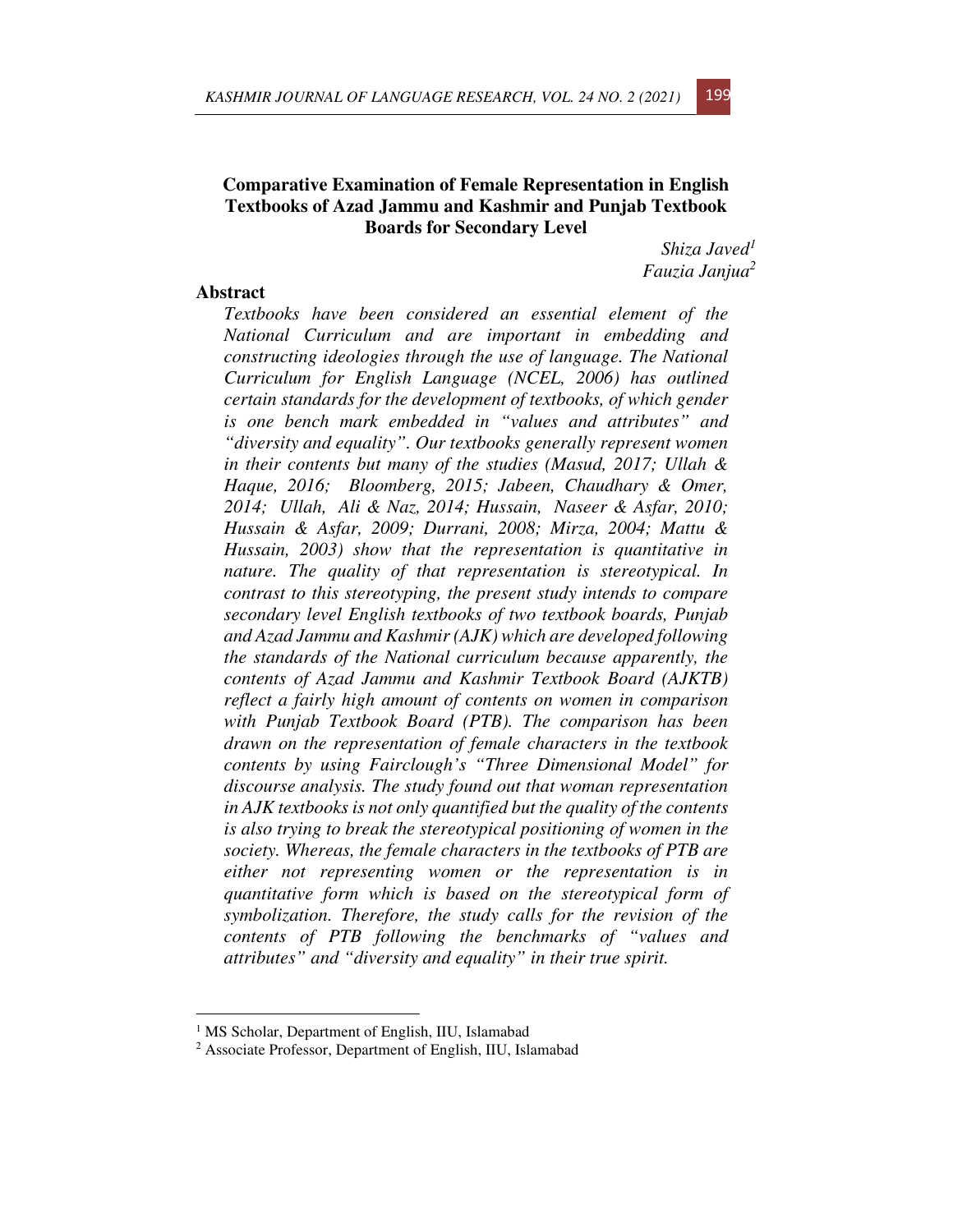**Keywords:** Female representation, Textbooks, AJKTB, PTB, Stereotypes, NCEL, values and attributes, diversity and equality

## **1. Introduction**

Language plays a vital role in transmitting cultural norms to the new generation. Home, school, and media are some of major institutions to insert these societal norms (Ullah et al., 2014). Among these institutions, the schools take the textbooks as a teaching aid in the classroom, and it is also a fact that textbooks have been written based on the examples from everyday social life, with both male and female genders performing their roles. So, textbooks become a tool of embedding social ideologies in the young's minds (Rafiq & Kanwal, 2016). This is why textbooks have been given a lot of importance in the education system of a country. The textbooks are based on the National Education Policies (NEPs) and National Curriculum Framework (NCF), which have been developed keeping in view the societal and cultural background and needs of a country and also include certain standards that only fit in that particular society. These norms have been incorporated in the textbooks so that the students may know about the social structures through the mirror of the textbooks. This reflection of the society also includes the male and female positioning. A look into the studies on the textbook evaluation in Pakistan (Masud, 2017; Ullah & Haque, 2016; Bloomberg, 2015; Jabeen, Chaudhary, & Omer., 2014; Ullah, Ali, & Naz, 2014; Hussain, Naseer, & Asfar, 2010; Hussain & Asfar, 2009; Durrani, 2008; Mirza, 2004; Mattu & Hussain, 2003), does not give satisfactory results as the gender representation shows consistent stereotypes with the women as mothers, daughters and wives fulfilling their domestic roles without any awareness of their rights. This is alarming as the textbooks reproduce the same content every year. This opposes the standards of National Curriculum Frameworks (NCFs) which allow gender equality and female participation in all the fields. For example, the National Curriculum for English Language (NCEL, 2006) has been developed incorporating the benchmarks as "values and attributes" and "diversity and equality", which aim to represent the "space for an individual in Pakistani society". There is no discrimination on the basis of sex and these values have been embedded in the textbooks merging the societal standards for both males and females. AJKTB has just been established in 2013 and is producing the textbooks which in a formal reading give a positive preview of female characters, in contrast to PTB where the females seem nonexistent. In this background, the present study aims to explore the English textbooks of Azad Jammu and Kashmir Textbook Board (AJKTB) and Punjab Textbook Board (PTB) and also aims to compare them as the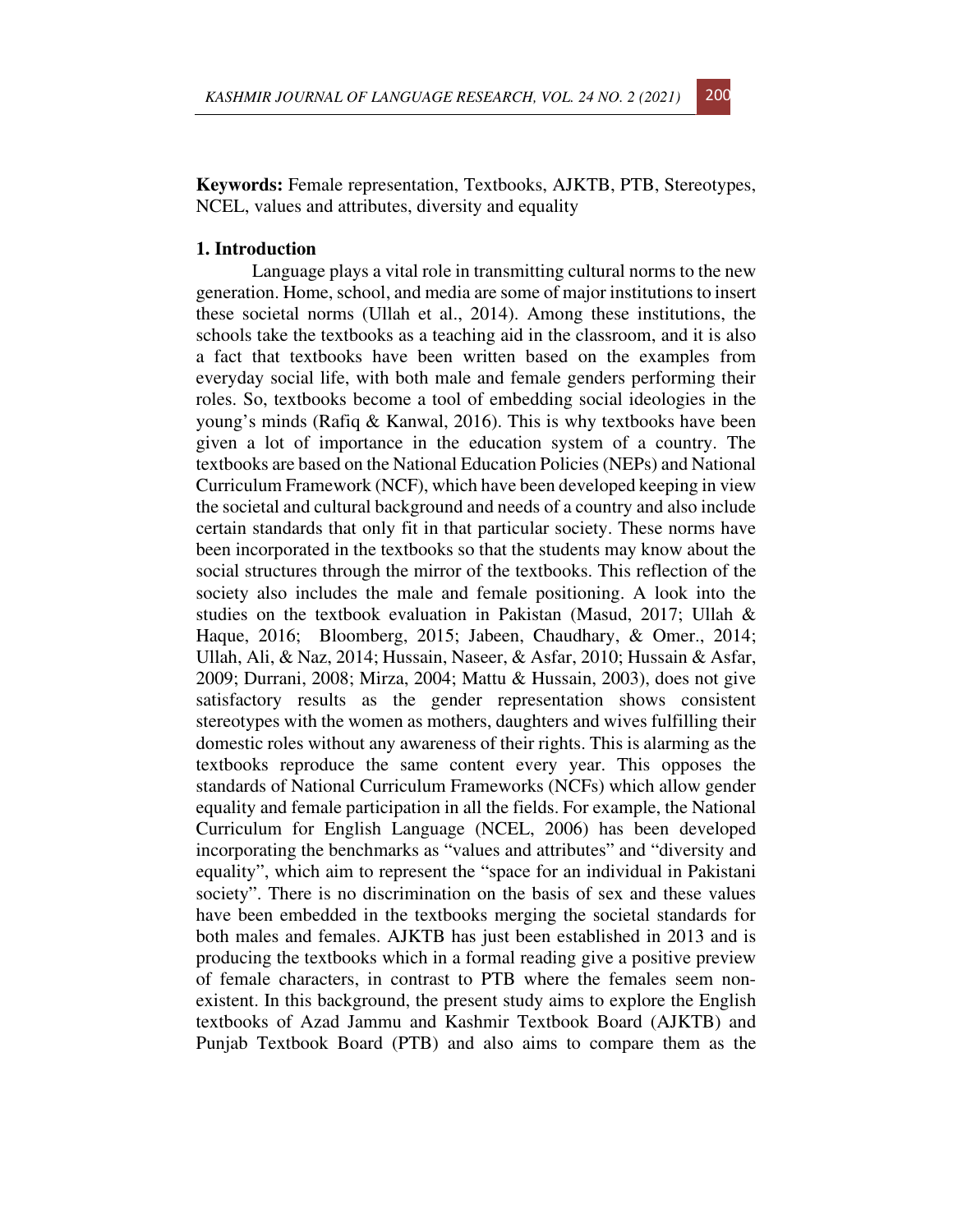textbooks of these textbook boards have been developed following the NCEL (2006), but a preliminary reading shows more space to women in AJKTB than PTB. The female representation in these textbooks has been explored in terms of "values and attributes" and "diversity and equality".

## **1.1 Research Objectives**

• To explore and compare the kind of female representation in English textbooks of AJKTB and PTB for secondary level with reference to the benchmarks of NCEL (2006) as "values and attributes" and "diversity and equality".

## **1.2 Research Questions**

• How are the female characters represented in English textbooks of AJKTB and PTB for secondary level in terms of "values and attributes" and "diversity and equality"?

# **1.3 Problem Statement**

Textbooks are ideologically written and they represent the sociocultural and political aspects of a society. The conception of gender roles also gets perpetuated through textbooks, which in Pakistani context particularly shows the repetition of gender stereotypes (Masud, 2017; Ullah & Haque, 2016; Jabeen et al., 2014; Durrani, 2008; Mirza, 2004; Mattu & Hussain, 2003). In contrast to these studies, the preliminary reading of AJKTB and PTB shows no such stereotyping. However, the women representation in the two textbook boards vary in terms of space given to females, where there seems more space to female characters in AJKTB which seems non-existent in PTB textbooks. This difference is alarming and necessary to be investigated as both textbooks boards follow the same curriculum, NCEL (2006). NCEL (2006) asserts the competency of "values of multicultural civilised Pakistani society", which aims to embed the sociocultural norms such as "values and attributes" and "diversity and equality" (NCEL, 2006, p.119) in the contents of the textbook, which have been used to explore the female representation in English textbooks of AJKTB and PTB.

#### **1.4 Significance of the Study**

This study is an addition to the textbook evaluation in Pakistani context with the investigation of values and diversity for females in contrast to the researches which only show gender stereotypes in the textbooks. The comparison of textbook boards is also important as they both follow the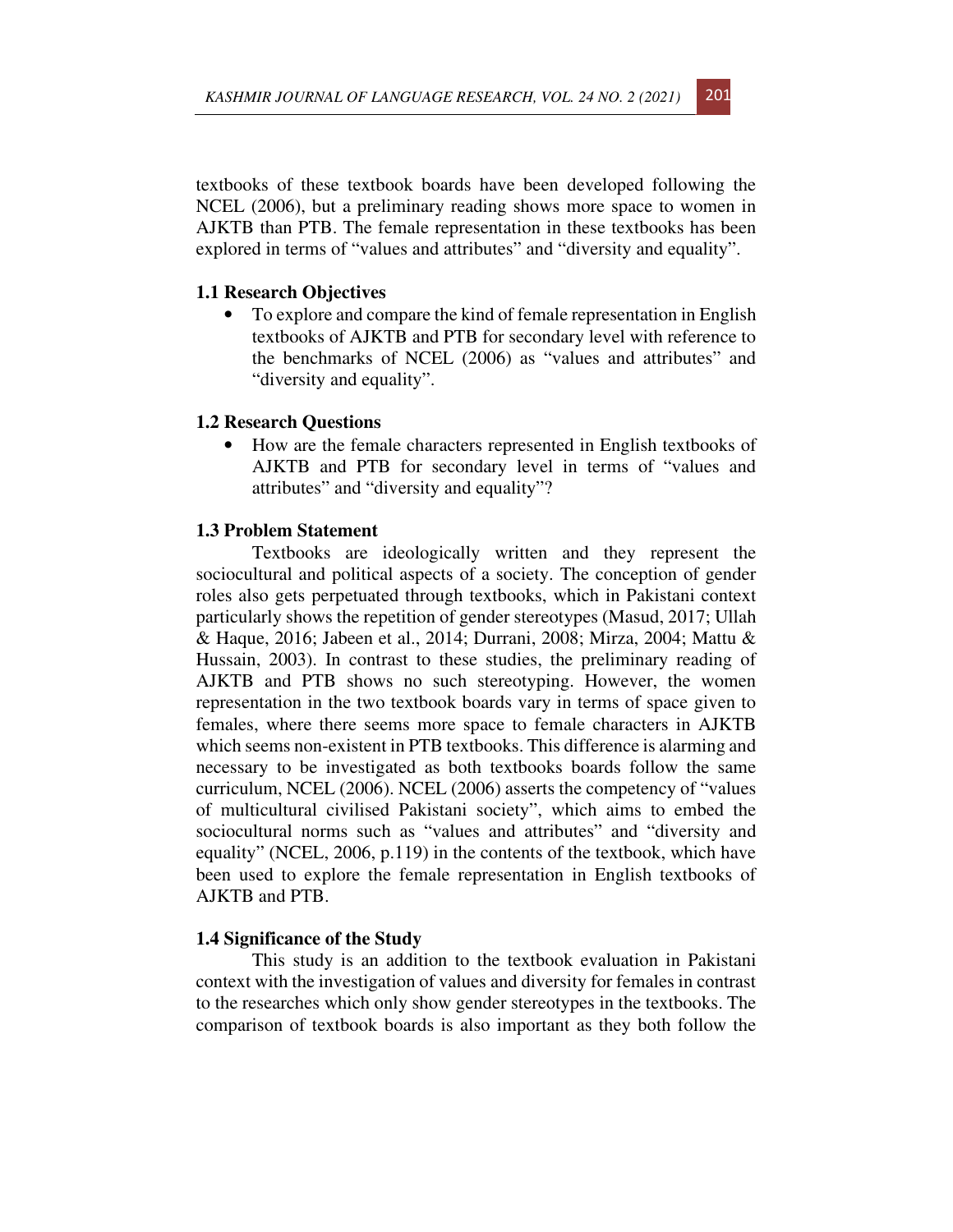standards of same framework on writing the textbooks. This research also has its importance for future researchers who can expand the sample size.

## **2. Literature Review**

## **2.1 Importance of Textbooks in Pakistani Context**

Textbooks are considered an important element in Pakistani education system because of a number of reasons such as the place of textbooks as the central resource of learning (Blumberg, 2009; Sadker et al., 2007), the most constant and the essential material (Shaw, 2012), and the only accessible material because of the absence of other aids at secondary level (Mahmood, 2010).

Textbooks are also important because of having effects over the young learners (Shah & Pathan, 2016) and creating gender identities as males and females (Rafiq & Kanwal, 2016; Islam & Asadullah, 2018; Jabeen et al., 2014; Ullah et al., 2014; Jabeen & Ilyas, 2012). Through the characters in the textbooks, a learner's mind gets affected (Ullah et al., 2014).

Textbooks are also important because of transmitting cultural values (Razmjoo & Jozaghi, 2010) and are given a lot of importance in education system.

#### **2.2 Representation of Gender in the Textbooks in Pakistan**

The over view of researches in Pakistan shows the gender stereotypes in Pakistani textbooks (Masud, 2017; Ullah & Haque, 2016; Bloomberg, 2015; Jabeen et al., 2014; Ullah et al., 2014; Hussain, Naseer, & Asfar, 2010; Hussain & Asfar, 2009; Durrani, 2008; Mirza, 2004; Mattu & Hussain, 2003). These stereotypes follow two ways; firstly the content demeans the female characters, which means the lower ratio of women representation in the textbooks and secondly, the language in the textbooks puts them down. The ratio of women representation in the previous researches can be seen in the following table.

**Table 2.1: An Overview of the Ratio of Female Representation in the Textbooks** 

| Authors | research of | textbooks | Year of Number Textbooks from | Ratio of female<br>characters |  |
|---------|-------------|-----------|-------------------------------|-------------------------------|--|
| Mirza   | 2004        | 194       | Provinces<br>Pakistan         | of $23\%$                     |  |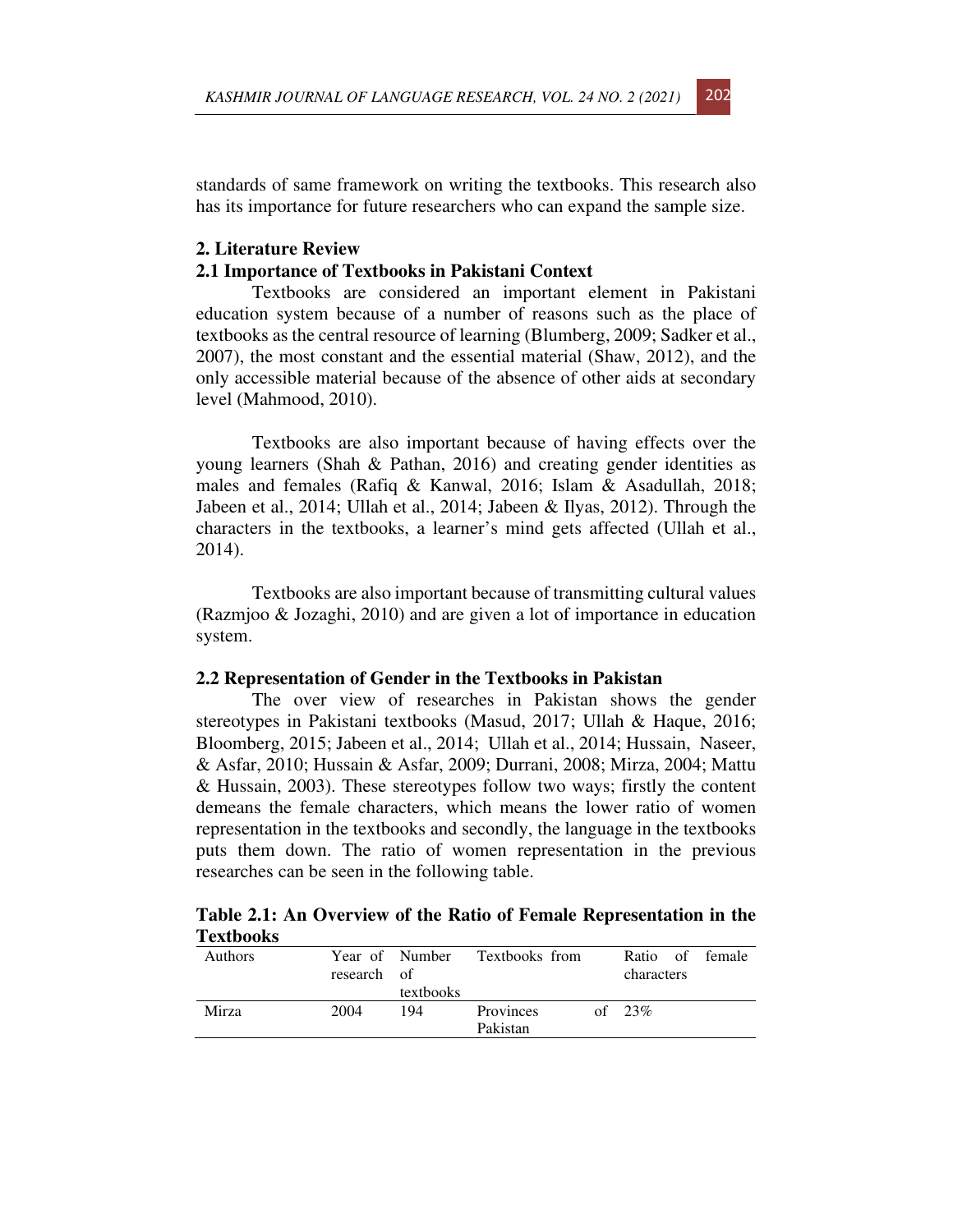| Ullah<br>and      | 2013 | 24 | Kheber<br>Pakhtun     | <b>Mentions</b>             |
|-------------------|------|----|-----------------------|-----------------------------|
| <b>Skelton</b>    |      |    | Khawa<br>Textbook     | underrepresentation         |
|                   |      |    | board (KPKTB)         |                             |
| Islam<br>and      | 2016 | 4  | Malaysia, Indonesia,  | $47\%$ ,<br>$45\%$ ,<br>18% |
| Asadullah         |      |    | Pakistan<br>and       | 40%<br>and                  |
|                   |      |    | Bangladesh            | respectively                |
| Islam<br>and      | 2018 |    | Indonesia, Pakistan   | 24% in Pakistan             |
| Asadullah         |      |    | and Bangladesh        |                             |
|                   |      |    |                       |                             |
| Jabeen and Ilyas  | 2012 | 5  | Sindh                 | 11.4%                       |
|                   |      |    | <b>Textbook Board</b> |                             |
| Khurshid, Gillani | 2010 | 4  |                       | $31\%$ in Urdu              |
| and Hashmi        |      |    |                       | 38% in English              |
|                   |      |    |                       |                             |
| Jabeen, et al.    | 2014 | 5  | Punjab                | $32\%$ in Urdu              |
|                   |      |    |                       | 36% in English              |

The findings in Table 2.1 show the underrepresentation of females in the textbooks in Pakistan which may create a sense of inferiority among the female students reading these textbooks as the textbooks have been equally taught to both male and female students (Hamid & Iqbal, 2013).

The textbooks also represent the stereotypes, by means of two different types of language structures for males and females as is seen in table 2.2.

| Auuioi                        | т сат | DOOKS HOIII                                              | THE KING OF RESURING                                   |                                                                                                                                                                                                        |
|-------------------------------|-------|----------------------------------------------------------|--------------------------------------------------------|--------------------------------------------------------------------------------------------------------------------------------------------------------------------------------------------------------|
|                               |       |                                                          | For Males                                              | For Females                                                                                                                                                                                            |
| Hameed                        | 2012  | Oxford<br>University<br>Press<br>(OUP) and<br><b>PTB</b> | "strong,<br>harsh, active<br>and decisive"<br>(p. 139) | "gentle-beings, sweet,<br>silly,<br>coward, charming" (p. 139).                                                                                                                                        |
| Jabeen and<br>Ilyas           | 2012  | Sindh                                                    | "Dad<br>goes<br>out for work<br>every day"             | 'caring' and 'happy', "Mom<br>cooks our meals". "There is no<br>High School for girls in our<br>village" (p. 86). "Mother to<br>Nazia: Child! Go and put the<br>beddings in the sun quickly"<br>(p.27) |
| Agha, Syed 2018<br>and Mirani |       | Sindh                                                    |                                                        | "Shabnam and Noori never sit<br>idle. They are always engaged<br>stitching, sewing,<br>in<br>gardening washing dishes and<br>cleaning the house. They keep                                             |

**Table 2.2: The Verbal Representation of Females in the Textbooks**   $\overline{Y_{\text{ear}}}$  Books from The kind of language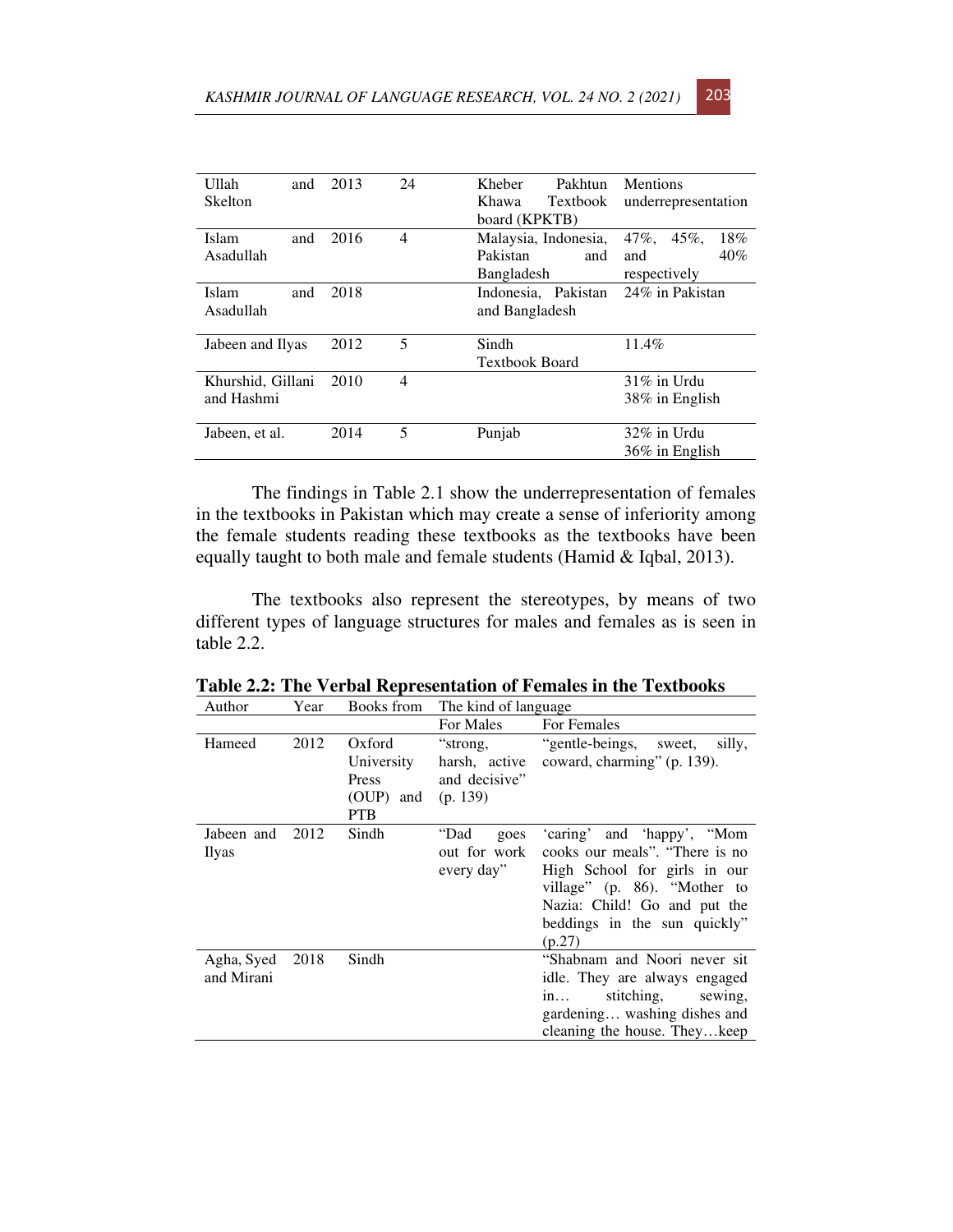|                                         |      |      |                |        | their house neat and (clean)<br>their class with the help of other<br>girls." $(p. 21)$                                                                                                                                                                                                            |
|-----------------------------------------|------|------|----------------|--------|----------------------------------------------------------------------------------------------------------------------------------------------------------------------------------------------------------------------------------------------------------------------------------------------------|
| Ullah,<br>Abdullah.<br>Ahmad and<br>Ali | 2018 | AJK. |                |        | "Sadia prepared biryani in 54<br>minutes and 204 aleem in 1/10<br>hours. How much total time was<br>taken to prepare two dishes"? (p.<br>8) "Aiman purchased 5m of cloth<br>to make cushion cover, 3.75m of<br>the cloth was used to make all the<br>covers. How much cloth was<br>left"? $(p, 9)$ |
| Hussain, et                             | 2010 |      | the            | doers, | dependent, beautiful, calm and                                                                                                                                                                                                                                                                     |
| al.                                     |      |      | strong<br>bold | and    | often silly                                                                                                                                                                                                                                                                                        |

#### **2.3 Reasons of the Repetition of Gender Stereotypes in the Textbooks**

The researchers have also explored the reasons behind women representation as; the view of people who do not see the problem with the female representation, and consider women representation in the textbooks as moral evil and the researches on women representation as the wastage of time (Ullah & Ali, 2012). The division of Pakistan is in four provinces and some territories such as AJK and FATA while curriculum is designed by one board that also ignores the issue of gender representation in the textbooks (Blumberg, 2015). Curriculums designers are also the reason of the repetition of gender stereotypes as these members do not change the content of the textbooks assuming on their own that everything is alright (Blumberg, 2015).

#### **2.4 Textbook Evaluation Criteria**

There are a number of methods to evaluate the textbooks, including textbook evaluation criteria listing (Khurshid et al., 2010; Jabeen et al., 2014), Transitivity Analysis, Kriss and Liwean's Model of analysing the textbooks (Akincioglu, 2012; Heidari, 2012), and CDA (Shahrokhi, 2015; Yaqoob, 2011). CDA is important in depicting the textbooks as it aims to represents the use of language in social context and highlights "the relations between discourse, power, dominance, social inequality" (Vandijk, 1993, p. 249). Vandijk's (1991) focus is on the cognition mediating between the text and society, Wodak (2002) considers historical context important in unveiling the relationship of language and society, while Fairclough's (1989) focus is on language and he puts an emphasis on "textually-oriented analysis" (Fairclough, 2003, p. 2). This model has been used in this study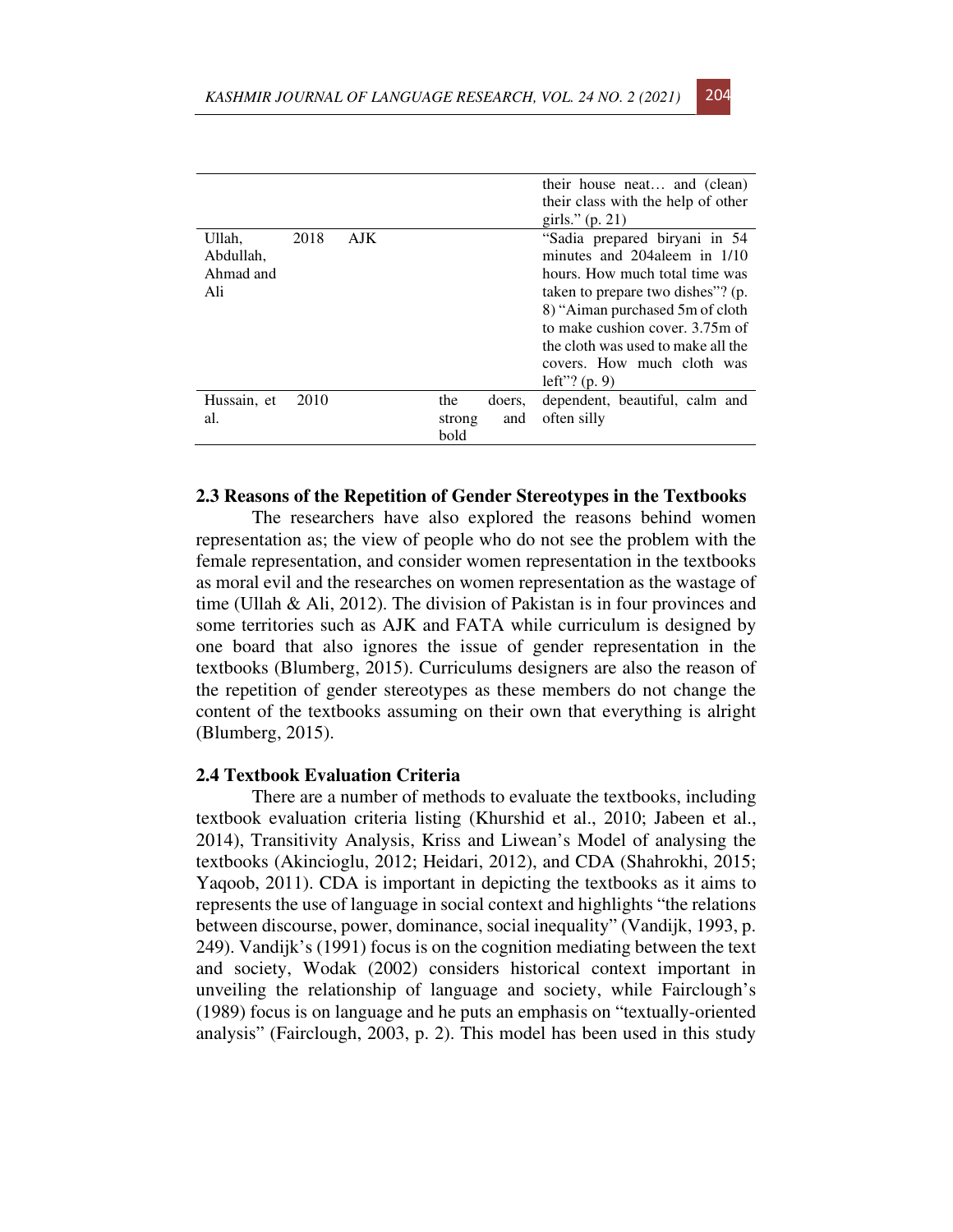because of its emphasis on explaining the broader social structures through the close evaluation of the text.

## **4. Methodology**

This study is both qualitative and qualitative in nature. The sample consists of secondary level English Textbooks of AJKTB and PTB. For the analysis of these textbooks, Fairclough's Three Dimensional Model has been used. The analysis follows the sequence of the components given in Table 3.1.

|             | Description   |                           |
|-------------|---------------|---------------------------|
| Vocabulary  | Grammar       | <b>Textual Structures</b> |
| Overwording | Mood          | Interruption              |
| Rewording   | Declarative   | Enforcing                 |
| Euphemism   | Interrogative | explicitness              |
| Metaphor    | Imperative    | Controlling topic         |
|             | Modality      | Formulation               |

**Table 3.1: Textual Analysis** 

## **4. Analysis**

# **4.1. Vocabulary: Overwording**

The repetition of words, phrases and sentences or the use of synonyms to show one concept and the use of identical phrases on similar ideas to emphasize on the meaning is called overwording. Table 4.1 demonstrates the comparative view of the use of overwording in AJKTB and PTB English textbooks for secondary level.

| L'ADIC 4.1. OVEI WOLUING            |    |                  |                                            |                                            |
|-------------------------------------|----|------------------|--------------------------------------------|--------------------------------------------|
| Overwording<br>textbooks            | in | <b>AJKTB</b>     | <b>Overwording in AJKTB textbooks</b>      |                                            |
| <b>Repetition</b>                   | of | <b>Frequency</b> | <b>Repetition of words</b>                 | <b>Frequency</b>                           |
| words                               |    |                  |                                            |                                            |
| 1. Business                         | 2  |                  | 1. I continued work                        | 2                                          |
| 2. Trade                            | 3  |                  | on                                         | 3                                          |
| 3. Helped                           | 2  |                  | 2. Feel                                    | 9                                          |
| 4. Little                           | 6  |                  | 3. See                                     |                                            |
| 5. Mothers                          | 8  |                  |                                            |                                            |
| 6. Pray                             | 3  |                  |                                            |                                            |
| <b>Synonyms</b>                     |    |                  | <b>Synonyms</b>                            |                                            |
| 7. Business, Profit, Trade caravans |    |                  |                                            | 4. Thrilled, Glad, Happy (English IX, PTB, |
| (English IX, AJKTB, p. 2)           |    |                  | pp. 94-95).                                |                                            |
| Weeping, Sobbing,<br>8.             |    | Crying           | 5. Behold, See, Observed (English IX, PTB, |                                            |
| (English IX, AJKTB, p. 34)          |    |                  | p. 125).                                   |                                            |
|                                     |    |                  |                                            |                                            |

# **Table 4.1: Overwording**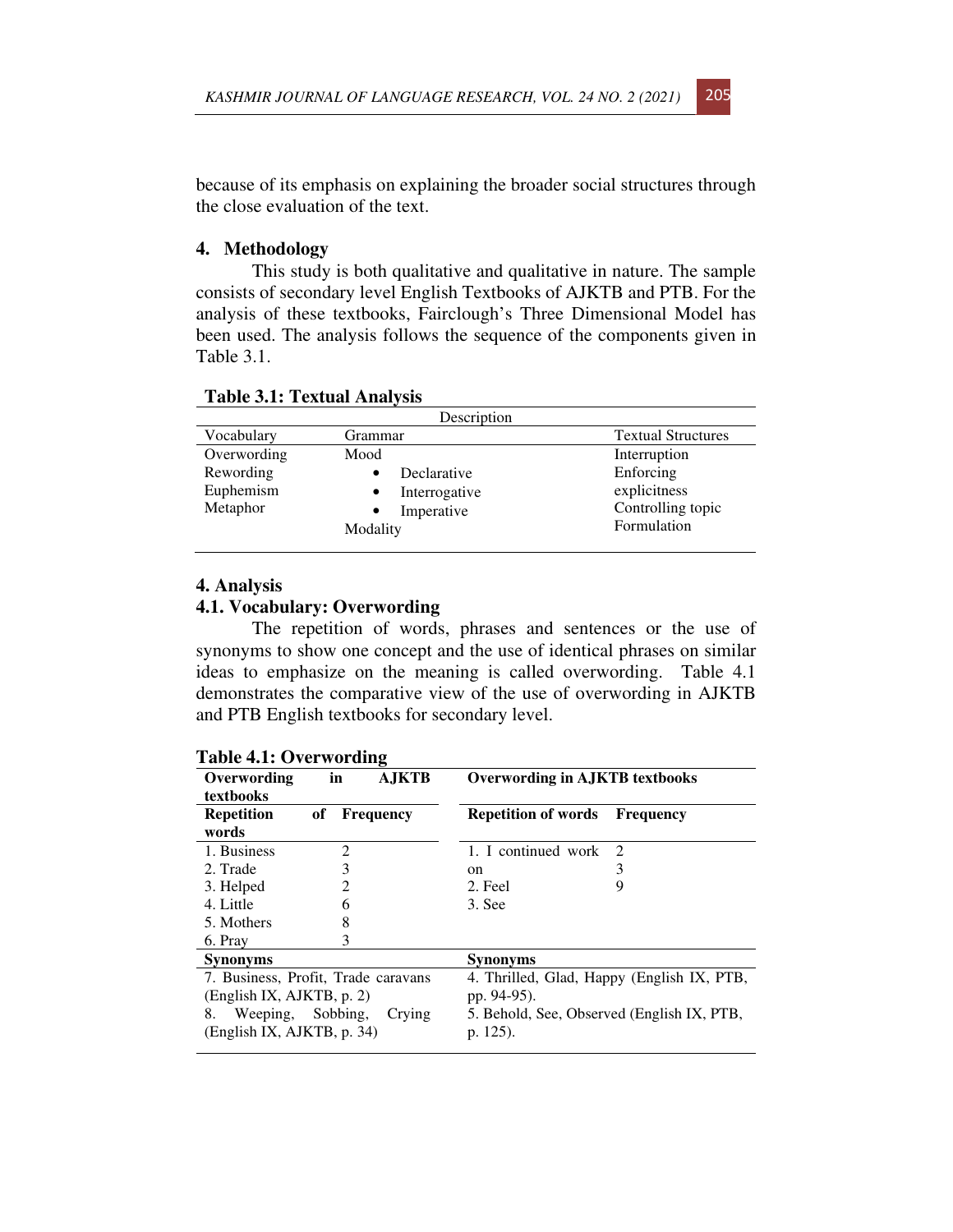| 9. Replied, Say, Narrates, Said       |                                                 |
|---------------------------------------|-------------------------------------------------|
| (English X, AJKTB, p. 3)              |                                                 |
| 10. Shoulder to shoulder, Equality,   |                                                 |
| Equal, Every Muslim (English X,       |                                                 |
| AJKTB, p. 26).                        |                                                 |
| <b>Similar words and phrases</b>      | Similar words and phrases                       |
| 11. Wealthy, Wealth, Helped (with     | 6. "She rendered useful services in this        |
| profit from the business) (English    | regard".                                        |
| IX, AJKTB, $p. 2$ )                   | "She prepared food for this journey".           |
| 12. "Islam grants women the right     | "This grand task was nicely undertaken by       |
| of ownership"                         | Hazrat Asma R.A.".                              |
| "They<br>have<br>can<br>their<br>own  | "She took care of minute details for            |
| property"                             | accomplishing the task" (English IX, PTB, p.    |
| 13. "The right of women to seek       | 33)                                             |
| knowledge is not different from that  | 7. "What are you doing? Fighting a lost         |
| of men".                              | battle?"                                        |
| "Seeking knowledge is mandatory       | "If you spend most of your duty hours on one    |
| for every Muslim".                    | patient, we will have to recruit more nurses to |
| "They (the women) have got access     | attend to other patients",                      |
| to every educational institution they | "Please go and see others patients".            |
| want to join" (English X, AJKTB, p.   | "We don't have much hope for her".              |
| 26).                                  | "I don't think that she can ever walk again".   |
|                                       | "Senior nurse looked at me with utter surprise" |
|                                       | and remarked that she had orders from the       |
|                                       | doctor in-charge to shift her to the general    |
|                                       | ward".                                          |
|                                       | "The doctors thought that she was a hopeless"   |
|                                       | case" (English IX, PTB, pp. 94-95).             |

#### **4.1.1 Interpretation and Explanation**

The first two examples in AJKTB textbooks give a high-quality women representation which is absent not only in other researches but in society also with only 1 percent (World Bank Report, 2017) and 0.20 (Hyder, 2018) female entrepreneurship. The repetition of the words puts an emphasis on the business domain for women, a right which is also appreciated in article 18 of the Constitution of Pakistan (1973) but is neglected by the society. This is because in Pakistan, the men are considered the bread earners, so women get fewer chances to go outside and work (Abbas, Abrar, Saleem, & Iqbal, 2016).

The third example in AJKTB accentuates on the role of a helper with the use of wealth through the repetition of word "helper". This role highlights the use of wealth by women, which also lies in contrast to the previous researches where women have not been given the right to use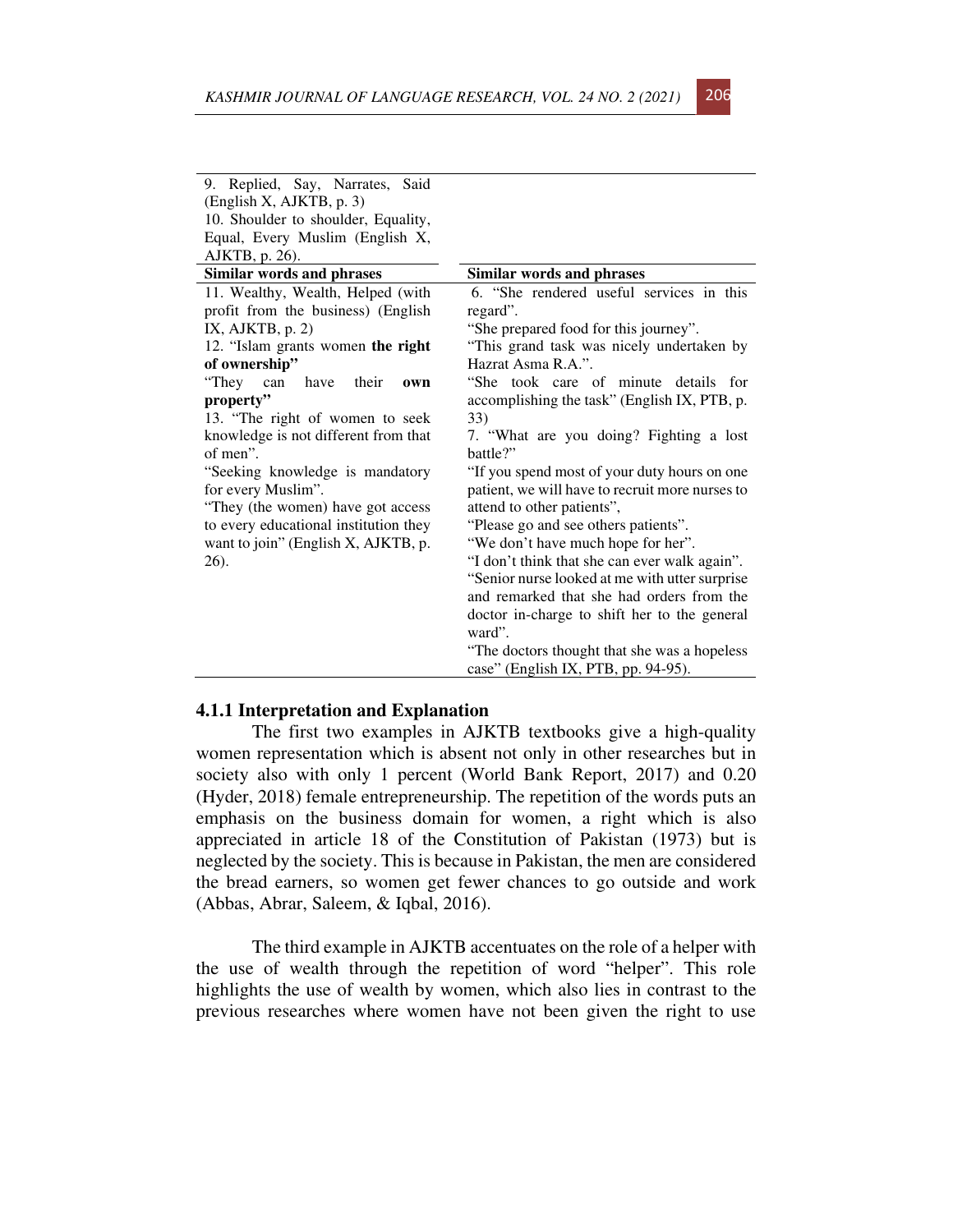property (Wattoo, 2014; Ullah and Skelton, 2013; Food and Agriculture Organization United Nations, 2010).

The textbook of AJKTB also allow the equality right for women. It is clearly mentioned in different phrases in the textbook and also in the Constitution of Pakistan 1973, under Article 25. However, the analysis of societal structures shows that women do not have the equality rights in Pakistan (Lund, 2019; Pakistan Today Report, 2017; World Economic Forum, 2016; Bhattacharya, 2014; Chaudhary, Nosheen & Lodi, 2012).

The AJKTB also represents the right of women to get education with reference to Islam. Education for All (EFA), Dakar Framework for Action and the formation of NEPs is also a step from the government of Pakistan to promote education.

The traditional illustration in AJKTB textbooks is the title of "little", which shows the stereotypes in representing the girls (Jabeen et al., 2014). The adjective "little" has been emphasised with the use of synonyms "weep", "cry" and "sob". Another aspect of traditional illustration is the role of mother, also called an unnamed female participant in previous researches (Aoumeur, 2014).

Overwording in the IX class textbook of PTB shows the efforts of a nurse for a patient. The text also highlights a number of dispiriting remarks by senior nurse and doctors who discourage her to help that patient. They want the nurse to work on the patients who have more chances of survival. The rewording highlights her emotional nature but also shows the devotion towards her profession and duty.

The IX class textbook of PTB also highlights the importance of seeing and feelings reflecting the emotional nature of females.

The use of identical phrases in PTB Textbook shows the services of Hazrat Asma R.A. for Islam. However, the authors have emphasized more on the journey than the efforts or services. The use of plural form "services" refers to the activity of "**t(ying) the food** on the camel back" and taking it to the mountain*.* 

#### **4. 2. Vocabulary: Rewording**

Rewording refers to the use of two oppositional stances within a text. It shows the author's viewpoint over one particular aspect. The use of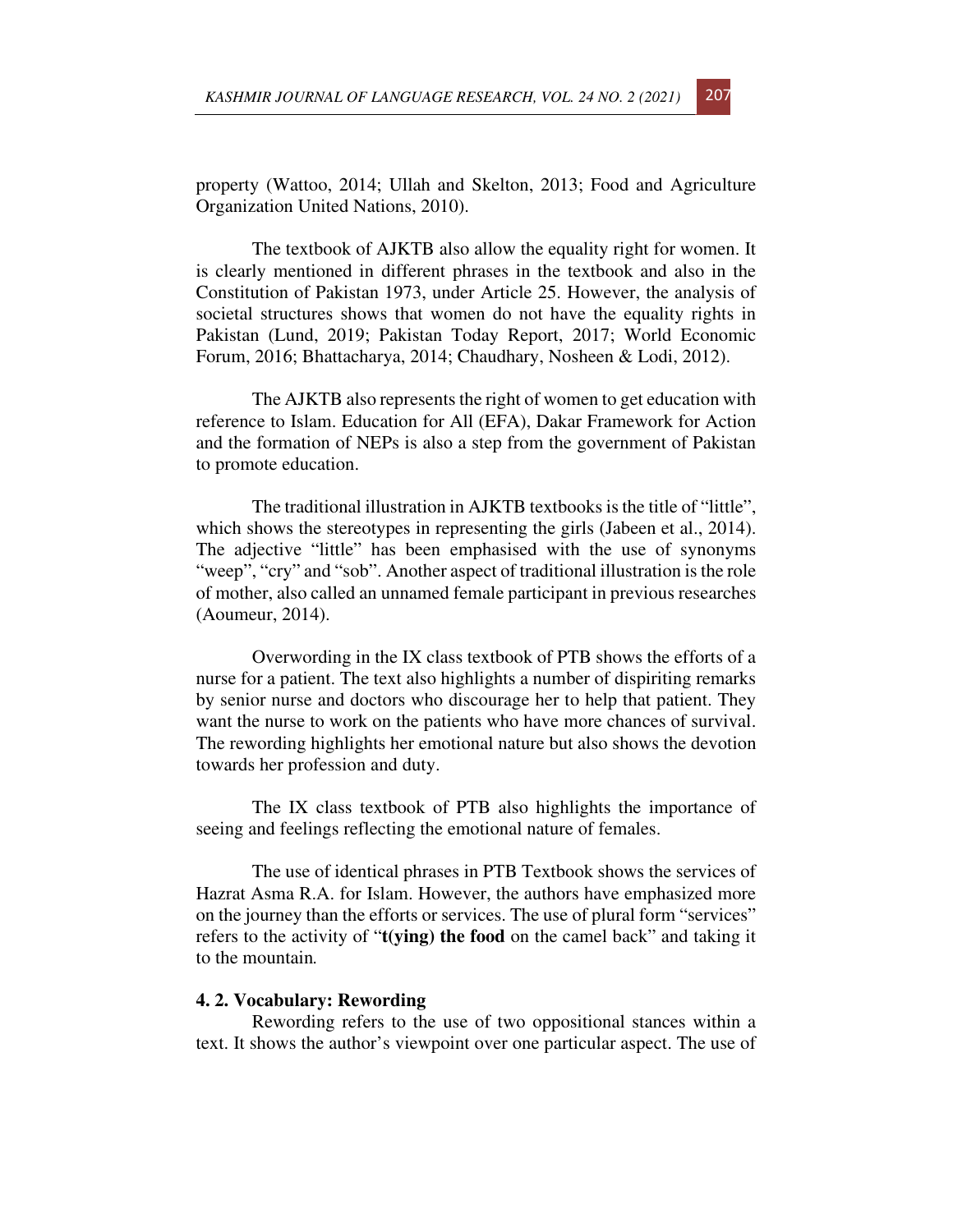rewording in AJKTB has been seen in Table 4.2. The PTB textbook does not contain any illustration of the use of rewording in the text.

| Table 4.2: Rewording in AJKTB                                                                                                                                                                                                                                                                                                                                 |                                                                                                                                                  |
|---------------------------------------------------------------------------------------------------------------------------------------------------------------------------------------------------------------------------------------------------------------------------------------------------------------------------------------------------------------|--------------------------------------------------------------------------------------------------------------------------------------------------|
| View 1                                                                                                                                                                                                                                                                                                                                                        | View 2                                                                                                                                           |
| 1. "He (Quaid-E-Azam) considered the<br>role of women in the development of<br>society as important as that of men"<br>"He (Quaid-E-Azam) believed women's<br>participation in politics and social welfare<br>work as necessary for the betterment of<br>community"<br>"He (Quaid-E-Azam) wished that women<br>should stand shoulder to shoulder with<br>men" | "But at the same time believed that<br>they should take interest in household<br>work and in social welfare work"<br>(English IX, AJKTB, p. 14). |
| 2. "Hazrat Khadija R.A. was very pious,<br>modest and noble lady. Because of her<br>piety, the people of Makkah Called her<br>Tahira                                                                                                                                                                                                                          | As she was very wealthy, a lot of Arab<br>nobles wanted to marry her (English<br>IX, AJKTB, $p. 2$ )                                             |
| 3. Equal rights                                                                                                                                                                                                                                                                                                                                               | Hostile attitude (English X, AJKTB, p.<br>26).                                                                                                   |

#### **4.2.1 Interpretation and Explanation**

The first example of rewording in Table 5 suggests and supports two different statuses for women; the home and the profession. In order to emphasize on the fact that women in Pakistan have to take both domains simultaneously and their professions do not give them an exception of household duties, the author has used Quaid-E-Azam's (the founder of Pakistan) view.

The second example of rewording in the IX class textbook of AJKTB gives two different attributes of women; the piety and the wealth. The reading of the text shows that a woman is preferred to marry because of her wealth while the purity and chastity have been ignored in the society.

The third example of rewording demonstrates that women have been given two varied statuses; equality and marginalization. The former is mentioned in the textbook with reference to Islam while the later with reference to society. According to the author, Islam emphasizes on equal rights of women, but the society has a hostile attitude regarding female rights. It is accentuated as "they (the women in rural areas) work in the field with their male members from dawn to dusk", yet their utility is "to be house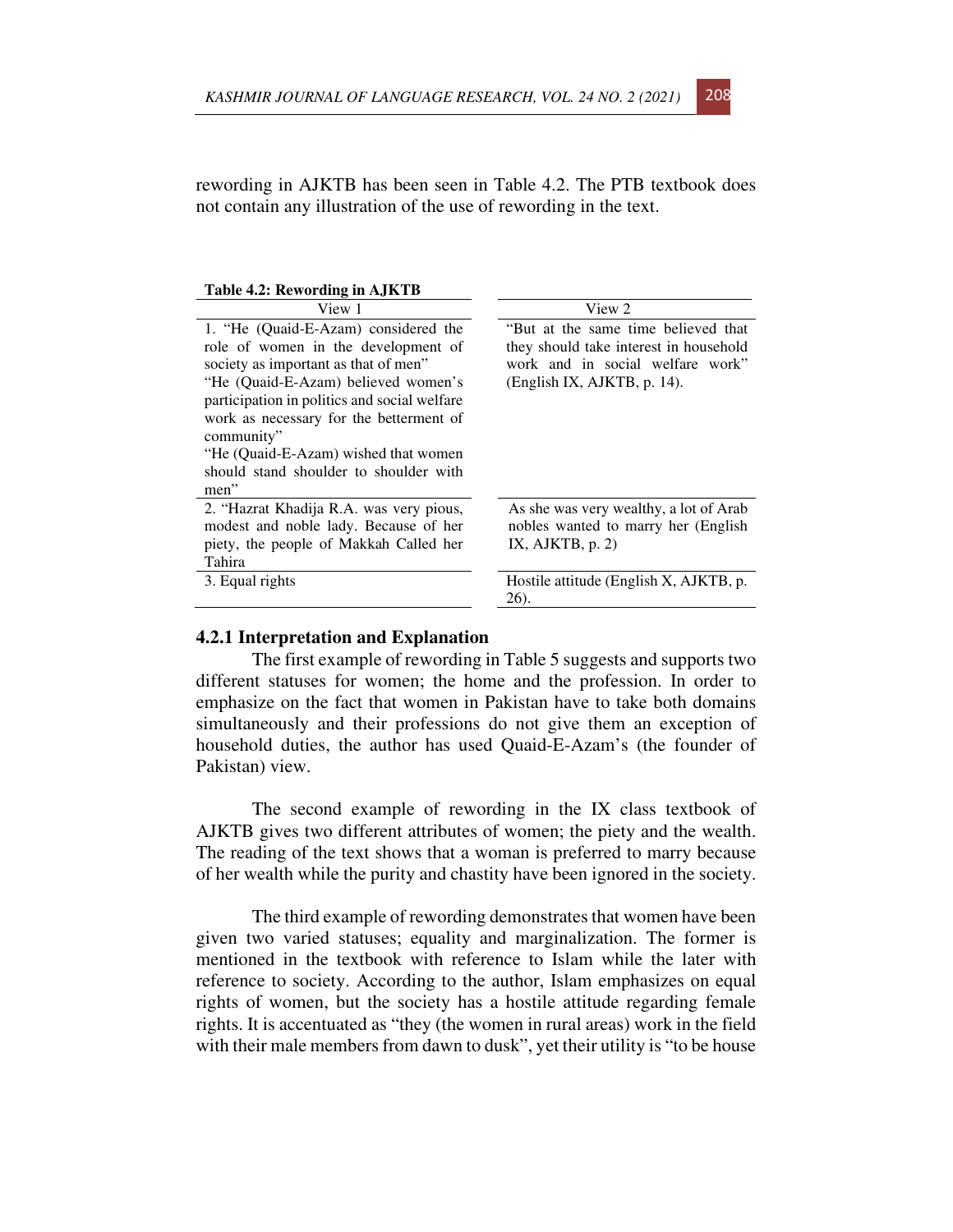wives". The author clearly negates and opposes the societal attitude, regarding it responsible for "depression and sense of helplessness and deprivation" among women*.* According to him, "this policy (of marginalizing women) kept the doors of progress closed for women" (English X, AJKTB, p. 26)

## **4. 3. Euphemism**

Euphemism has been used in the IX class textbook of PTB. The author gives a description of Hazrat Asma R.A.'s services for Islam. In highlighting her valour and courage, the authors try to generalize a concept that it is difficult for women to go outside at night or women cannot go outside at night, through the words, "how difficult it must have been for her to travel to rocky path at night with the constant fear of being detected" (English IX, PTB, p. 33).

#### **4. 4. Metaphor**

The metaphor has been seen only in the X class textbook of AJKTB. The author has quoted Napoleon as; "Give me good mothers; I will give you a great nation" (English X, AJKTB, p. 26). It is a metaphorical description highlighting the importance of women in the role of a mother whose responsibility is to bring up her children for the sake of national progress. However, the author does not favour this view and appreciates the direct involvement of women in national progress.

#### **4.5. Grammar**

#### **4.5.1. Moods of sentences**

#### **4.5.1.1. Declaratives (Giving Information)**

Declarative mood is the most frequent type of sentences. The declarative sentences in the IX class textbook of AJKTB give the reflection of the life of Hazrat Khadija R.A., a Muslim female from Islamic History. According to Jabeen et al. (2014), usually the male get the heroic representation from Islamic history and women have a few appearances in the textbooks. The author in the IX class textbook of AJKTB shows both the personal and professional aspects of the life of Hazrat Khadija R.A., presenting her as an ideal character for the readers, as a successful business lady. She also possesses money, has a share in inheritance and enjoys the right of using her wealth independently. The use of declarative sentences in the IX class textbook of AJKTB also put emphasis on the view that a woman can have all the rights and professions but she needs to fulfill her domestic duties side by side with her profession. The declarative sentences also show a woman in the role of a mother who teaches her son on her own at home and he becomes a successful scientist.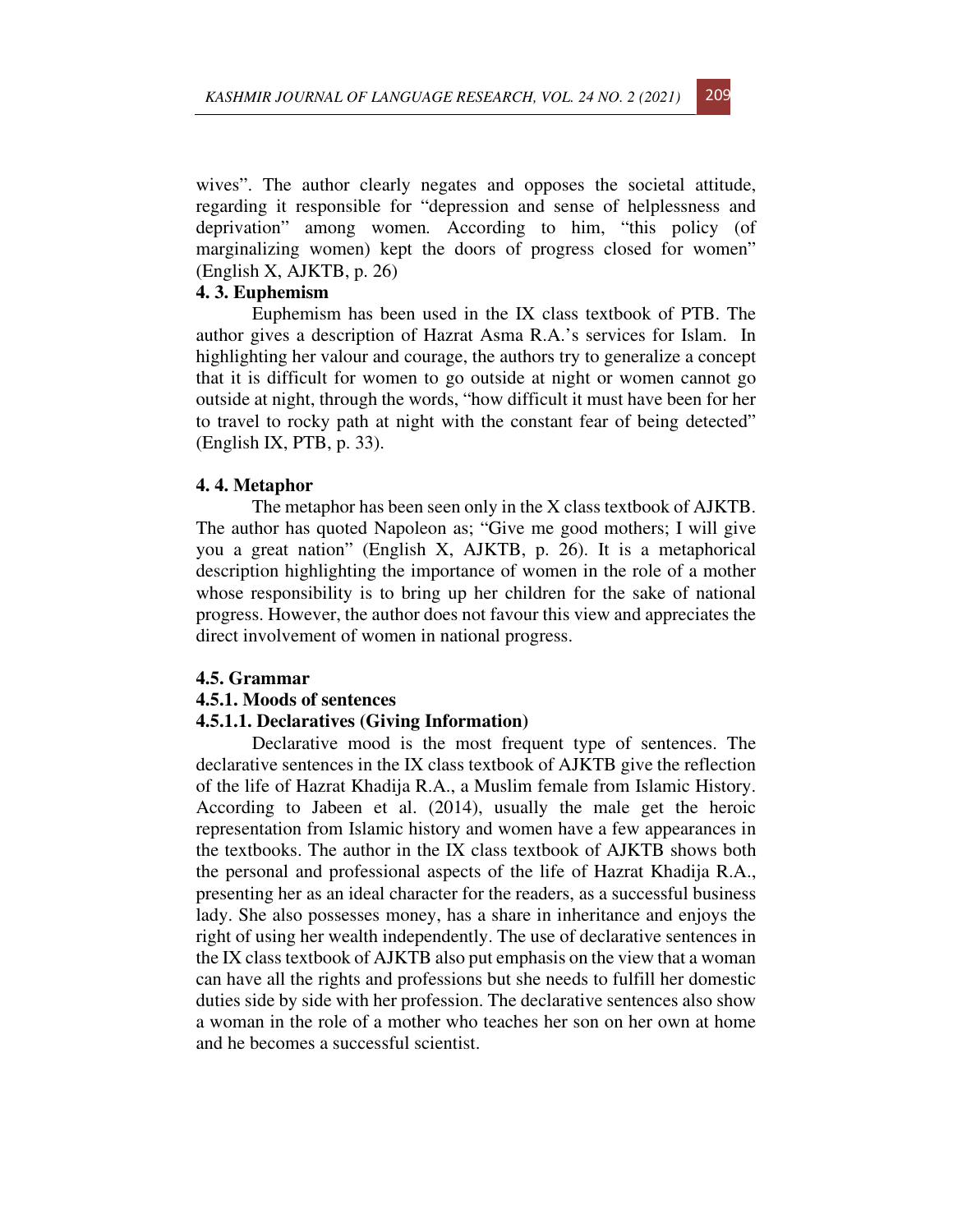The declarative sentences in the X class textbook of AJKTB represent Hazrat Ayesha R.A. as a narrator, Hinda as a cruel disbeliever, Begum Ra'ana Liaquat Ali as a fighter of women's rights, a teacher, a professor, a delegate and an ambassador. Mrs. Saleem, Ayesha, Hazrat Ume-Kulsum are the female characters whose roles have been described in declarative sentences as a mother teaching manners, a daughter, and a woman in position of the first lady respectively. Seher, Salma and Nabeela are given their own voice using the first person singular pronoun "I". These girls are the students with high ambitions for future and reflect the participation of girls in education and the professional life.

The IX class textbook of PTB gives a description of the services of Hazrat Asma R.A. for Islam. The author highlights the attributes of courage, generosity and wisdom of Hazrat Asma. He also points towards the stereotypical duty of cooking the food. Miss Ayesha's character gives the interpretation of the women's involvement in the teaching profession. Rahila's character opens the dimension of the nursing profession for the women and Helen Keller's character does not highlight any particular aspect of women representation in the text, but the importance of feelings and sight.

The X class textbook of PTB gives a negative female portrayal in the textbooks. The women have been mentioned only in seven sentences. The first four depict a woman as a thief and the other three as a very strict sister.

#### **4.5.1.2. Interrogatives**

Interrogative is the second most frequent kind of sentences in English textbooks of AJKTB and PTB for secondary level.

| Interrogative                                                                                                     | Interpretation and Explanation                                                                                                                                                                                                                                                                             |
|-------------------------------------------------------------------------------------------------------------------|------------------------------------------------------------------------------------------------------------------------------------------------------------------------------------------------------------------------------------------------------------------------------------------------------------|
| "Are you trying to<br>drown me, Father?"<br>(English IX, AJKTB,<br>$p. 35$ ).                                     | This is a question of a daughter to her father. The relationship<br>or the conversation does not highlight any aspect of power-<br>relation between the participants. It is an informal question.                                                                                                          |
| 1. "Would you please<br>tell us how drug<br>addicts take drugs?"<br>2. "Salma, can you tell<br>us something about | The first is a question of a female student to her teacher. The<br>second question is asked by the teacher from the student<br>during a lecture in the class. These examples do not<br>emphasize on women representation but teacher-student<br>relationship. However, the presence of students allows the |

**Table 4.3: Interrogatives**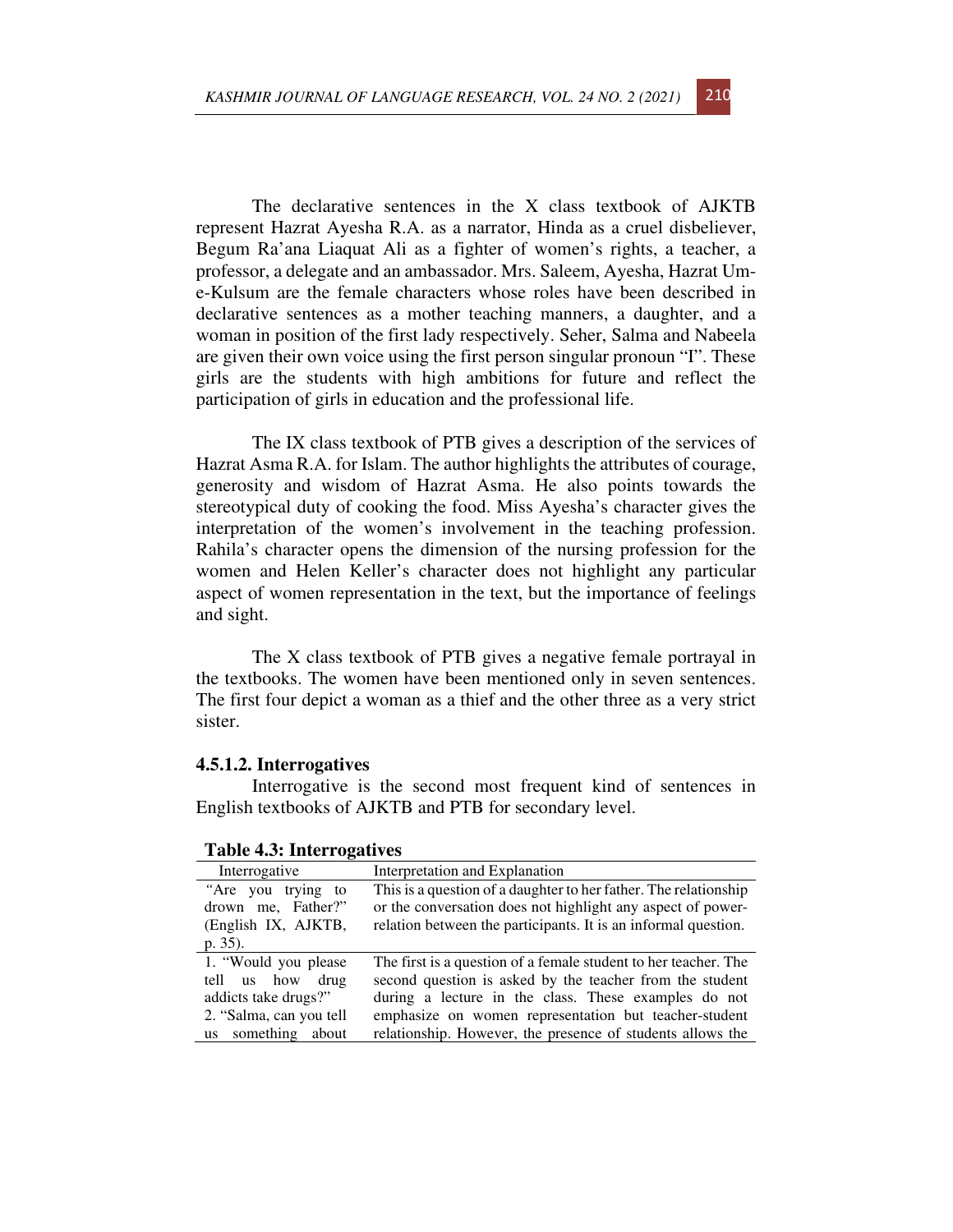| dental<br>health"?<br>(English X, AJKTB, p. | interpretation of female participation in schools, classrooms<br>and the education, in broader terms. |
|---------------------------------------------|-------------------------------------------------------------------------------------------------------|
| 133).                                       |                                                                                                       |
| "How would I know?"                         | This is a counter question by Hazrat Asma R.A. to Abu Jehl,                                           |
| (English IX, PTB, p.                        | who asks her about her father. Her counter question infuriates                                        |
| 34)                                         | him and he, in response slaps her. The text thus promotes the                                         |
|                                             | negative value of gender based violence. However, according                                           |
|                                             | to author this also shows her courage and valour.                                                     |
| "What are you doing?                        | This is not a question but a remark by a senior nurse to Rahila                                       |
| Fighting a lost battle?"                    | (a nurse). Rahila wants to help a patient, but the doctors are of                                     |
| (English IX, PTB, p.                        | the view that there are a number of other cases that are more                                         |
| 94)                                         | important to attend with more chances of the patient's                                                |
|                                             | survival.                                                                                             |
| "Are you looking for                        | This question is by Hira, who is only shown as a patient.                                             |
| patient?"<br>your                           | Neither the text nor this question shows any specific aspect of                                       |
| (English IX, PTB, p.                        | women representation.                                                                                 |
| 95)                                         |                                                                                                       |
| "How was it possible,                       | This question is asked by a female character, who wants to                                            |
| to walk for an hour in                      | emphasise on the importance of feelings. Her question does                                            |
| the woods and<br>see                        | not highlight any particular aspect of women representation in                                        |
| nothing<br>worthy<br>of                     | the textbook.                                                                                         |
| note?"<br>(English)<br>IX.                  |                                                                                                       |
| PTB, p. 125)                                |                                                                                                       |
| "Shall<br>start $"$ ?<br>we                 | This is a question by a female teacher in the class. She involves                                     |
| (English IX, PTB, p.                        | the students in class discussion. Her presence in the text allows                                     |
| 22)                                         | interpretation<br>female<br>education<br>the<br>of<br>and<br>carrier                                  |
|                                             | opportunities.                                                                                        |

# **4.5.1.3. Imperatives**

The imperative is the least used mood of sentences used in the textbooks by the authors.

| <b>Table 4.4: Imperatives</b> |
|-------------------------------|

| Imperative                    | Interpretation and Explanation                                |
|-------------------------------|---------------------------------------------------------------|
| "don't worry" (English        | It is not a command but the consoling remark by Hazrat        |
| IX, AJKTB, $p. 3$ )           | Khadija R.A. for Hazrat Muhammad SAW when he is               |
|                               | distress.                                                     |
| "Look!" (English IX,          | This is a remark in an informal conversation between a        |
| $AIKTB$ , p. 34)              | father and a daughter. No significant aspect of women         |
|                               | representation is highlighted.                                |
| "Now please sit down"         | This is a command by a male teacher to a female student. He   |
| (English X, AJKTB, p.         | is being polite in ordering the student to sit down. The      |
| 131)                          | presence of the girl in the classroom signifies the access of |
|                               | girls to education.                                           |
| "I would invite one of        | This is said by a female teacher in the class, who tries to   |
| the<br>sum<br>up<br>tο<br>vou | involve the students in class lecture. Her presence is        |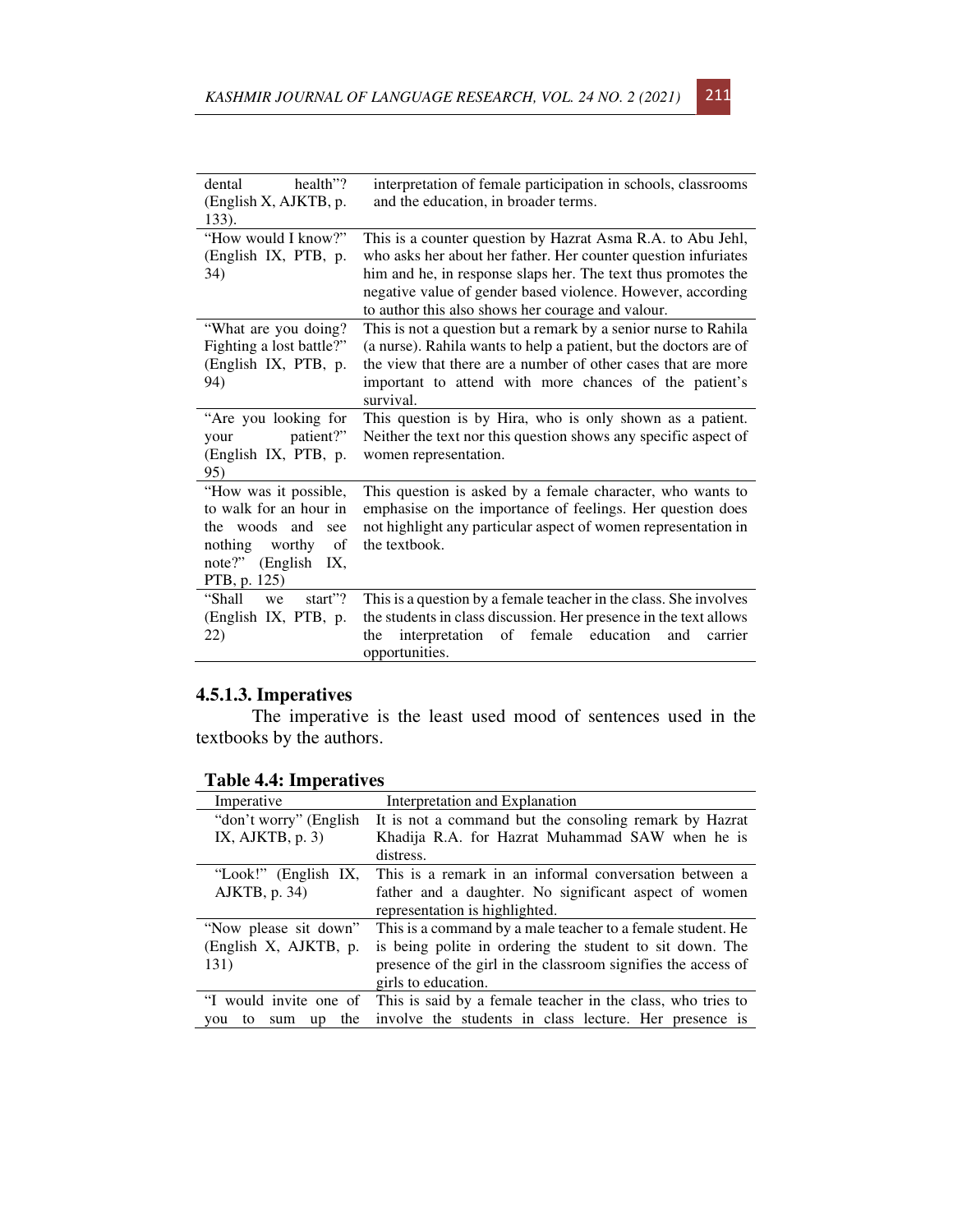| discussion" (English IX,      | significant in terms of female education and professional   |
|-------------------------------|-------------------------------------------------------------|
| PTB $p. 22$                   | rights.                                                     |
| "come grandfather look"       | It is an invitation by Hazrat Asma R.A for her grandfather. |
| (English IX, PTB, p. 34)      | He thinks that his son has taken all the money with him,    |
|                               | which Hazrat Asma R.A overcomes by covering some            |
|                               | stones and telling her grandfather that this is the money.  |
| once for her"<br>$\rm{``Try}$ | This is a monologue as the speaker tries to support herself |
| (English IX, PTB, p. 95)      | to take a chance and work on a patient who does not have    |
|                               | the chances of survival. This shows her enthusiasm and      |
|                               | delegation for her duty.                                    |

## **4.5.2. Modality**

|                     | Must     | Shall | Should | will     | Would    | May | Might | Can | Could |
|---------------------|----------|-------|--------|----------|----------|-----|-------|-----|-------|
| Class IX            | $\theta$ |       |        | $\Omega$ | $\theta$ |     |       |     |       |
| <b>AJKTB</b>        |          |       |        |          |          |     |       |     |       |
| Class               |          |       |        |          |          |     |       |     |       |
| <b>XAJKTB</b>       |          |       |        |          |          |     |       |     |       |
| <b>Class IX PTB</b> | $\theta$ |       | Q      |          |          |     |       |     |       |
| Class X PTB         |          |       |        |          |          |     |       |     |       |

#### **Table 4.5: Modality**

#### **4.5.2.1 Interpretation and Explanation**

"Must" has been used only in The X class textbook of AJKTB and highlights the importance of some of health rules as "we **must** brush our teeth at least twice a day" and "one **must** learn to say "no to offers of drug use". The text shows that these rules have been stated by two female students, which allows the interpretation of women's access to education.

The use of "shall" in the IX class textbook of AJKTB shows a woman in the role of the teacher of her child with the words; "I **shall** teach him myself" (English IX, AJKTB, p. 53). In the IX class textbook of PTB the use of **"shall"** and **"should"** do not highlight any aspect of women representation as the story is stated by a blind woman with the desire to see. She gives an account of activities she would do.

The use of "should" in the IX class textbook of AJKTB highlights the necessity of household duties with the carrier responsibilities. The text reads; "He (Quaid-e-Azam Muhammad Ali Jinnah) wished that women **should** stand shoulder to shoulder with men. They s**hould** take interest in household work and in social welfare work" (English IX, AJKTB, p. 14). The use of **"should"** also presupposes the access of girls to education with the words; "School boys and school girls **should** pay particular attention to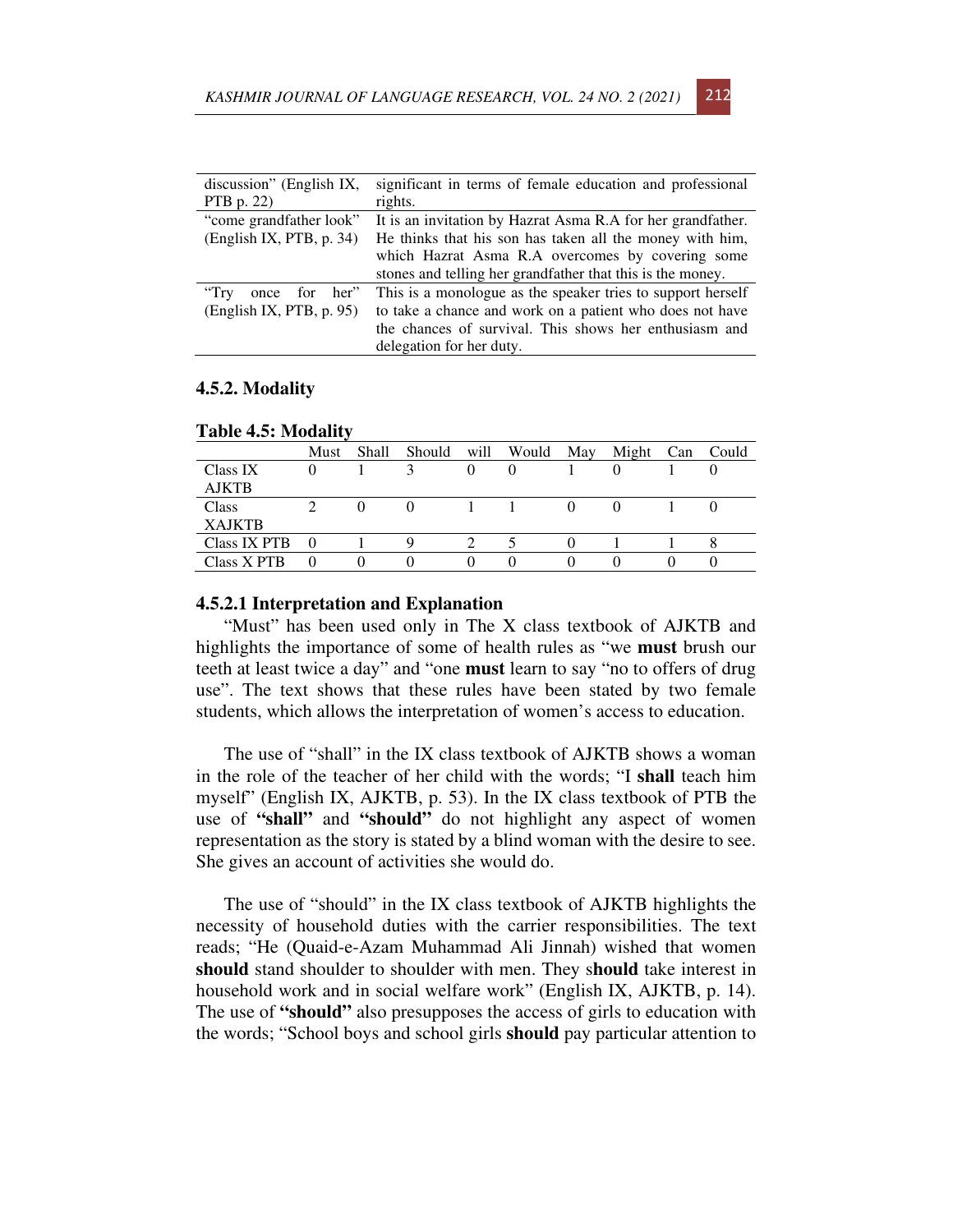the section dealing with pedestrians" (English IX, AJKTB, p. 62). The use of **"can"** in AJKTB highlights the importance of women for national progress as, "No nation **can** rise to the height of glory unless your women are side by side with you" (English X, AJKTB, p. 26). The use of **can** in the X class textbook of AJTB shows the rights of women as, "They **can** engage in trade and have their own property" (English X, AJKTB, p. 26).

In the IX class textbook of PTB, it reflects the importance of feelings as the character says, "I **can** best illustrate by imagining" (English IX, PTB, p. 124).

In the X class textbook of AJKTB, the use of **"will**" highlights the importance of women in the role of a mother with the words, "Give me good mothers; I **will** give you a great nation" (English X, AJKTB, p. 26). In the IX class textbook of PTB, it shows some positive attribute of Hazrat Asma R.A. as "Hazrat Asma **will** always be remembered for her courage, generosity and wisdom" (English IX, PTB, p. 35). It also highlights the threat of a doctor to a nurse who is stuck with only one patient as, "If you spend most of your duty hours on one patient, we **will** have to recruit more nurses to attend to other patients" (English IX, PTB, p. 95).

The use of **"**would**"** in the IX class textbook of AJKTB shows Hazrat Asma's R.A. valour, courage and wisdom. She is asked about her father from Abu Jehl and she answers "How **would** I know? ... She didn't make a statement that **would** give a clue" (English IX, PTB, p. 35).

The use of **"may"** and "might" do not reflect any aspect of women representation in the text.

"May Allah shower his blessings on her" (English IX, PTB, p. 35).

"This **might** help her walk like a normal person" (English IX, PTB, p. 94).

The use of "could" in the IX class textbook of PTB shows the efforts of a nurse and the desire of a lady to see. Both instances show the neutral female representation in high frequency content which does not talk about any quality representation in terms of their diversity or attributes.

## **4.6 Textual structures**

These structures are used to analyse the dialogues or monologues in the text. Interruption, enforcing explicitness, formulation and controlling the topic are the component of analysis in this section. Only controlling the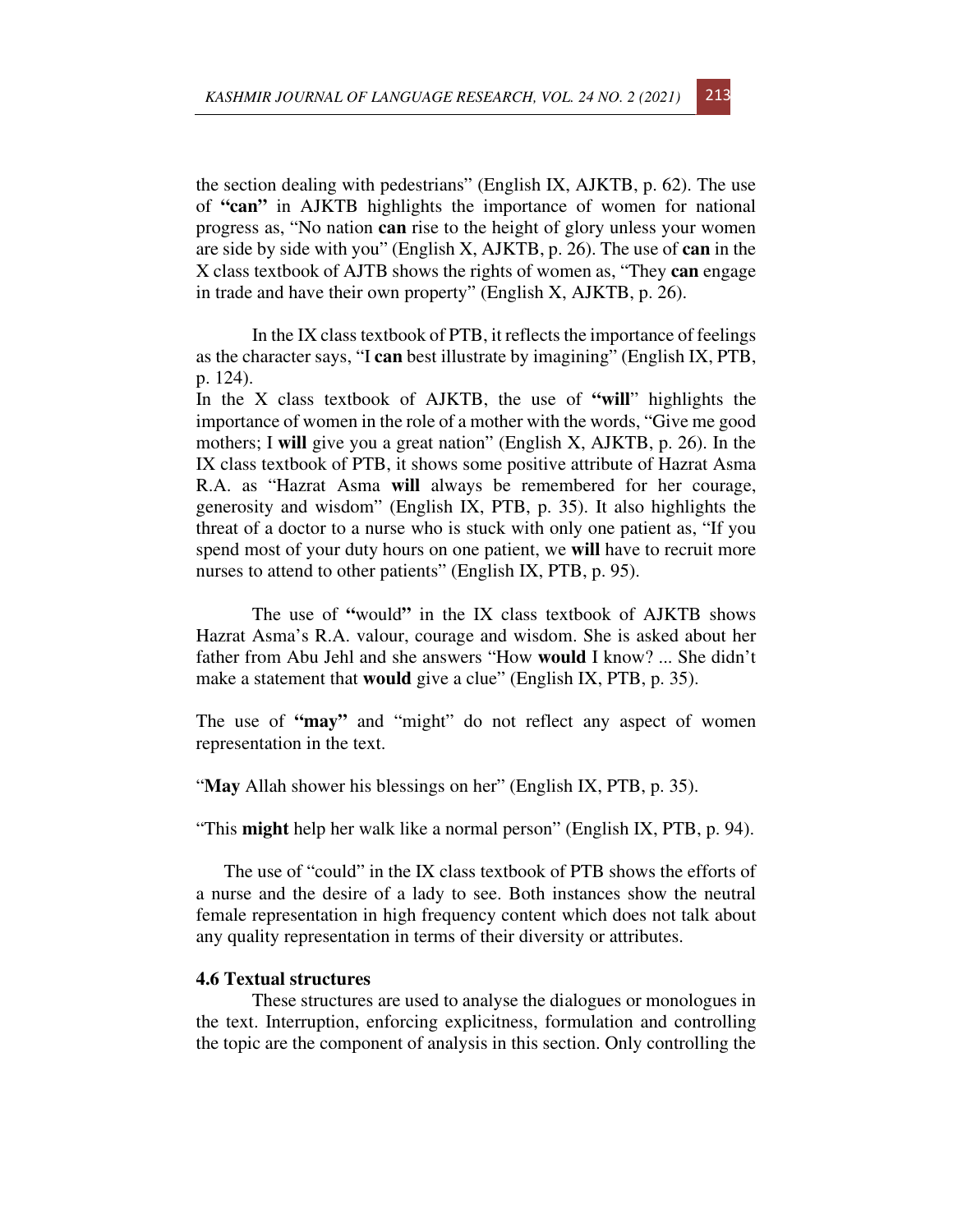topic has been used in the textbooks of AJKTB and PTB for secondary levels has been used.

#### **4.6.1 Controlling the Topic**

This technique shows the power between two participants, who is dominant or speaks more in a conversation. In the IX class textbook of AJKTB, Hazrat Khadija R.A. is the controller of conversation between her and Hazrat Muhammad SAW, in the following extract;

"He told Hazrat Khadija R.A. about the incident of the cave. Hazrat Khadija R.A. consoled him and said, "don't worry. You always speak the truth you are kind to others. You are honest, hospitable and helpful to others in distress. Allah almighty will not let you alone" (English IX, AJKTB, p. 3).

Hazrat Khadija R.A. is seen in the role of a wife.

Another instance of controlling the topic in the IX class textbook of AJKTB is the Midas's daughter in the following text, where the traditional depiction is dominant with the words, sob and cry for the girl;

"Look!" she sobbed. "Something dreadful has happened to the roses"…But this is a golden rose. Exclaimed Midas… I don't care", cried the child, stamping her foot. "I hate it!" "I hate it!" She threw it from her hand and came to sit on her father's knee (English IX, AJKTB, p. 34)

The third instance of "controlling the topic" has been seen in the IX class textbook of AJKTB as;

> "I am sorry, your boy seems to be backward…This shocked her and she said, "what nonsense! Tom is a very clever boy. I shall teach him myself" (English IX, AJKTB, p. 53).

Mrs. Nancy Edison takes the role of a mother as the teacher and the reading of the text shows that her son became a successful scientist at the end. In the X class textbook of AJKTB, Mrs. Saleem takes the same role as is seen in the following extract;

> "Ayesha was eager to know which of the men was justified. The answer is simple my daughter, we should not place our bags or other personal items on seats while even a single passenger is standing. In the same way, putting feet on the seats is also a bad habit, said Mrs. Saleem" (English X, AJKTB, p. 77).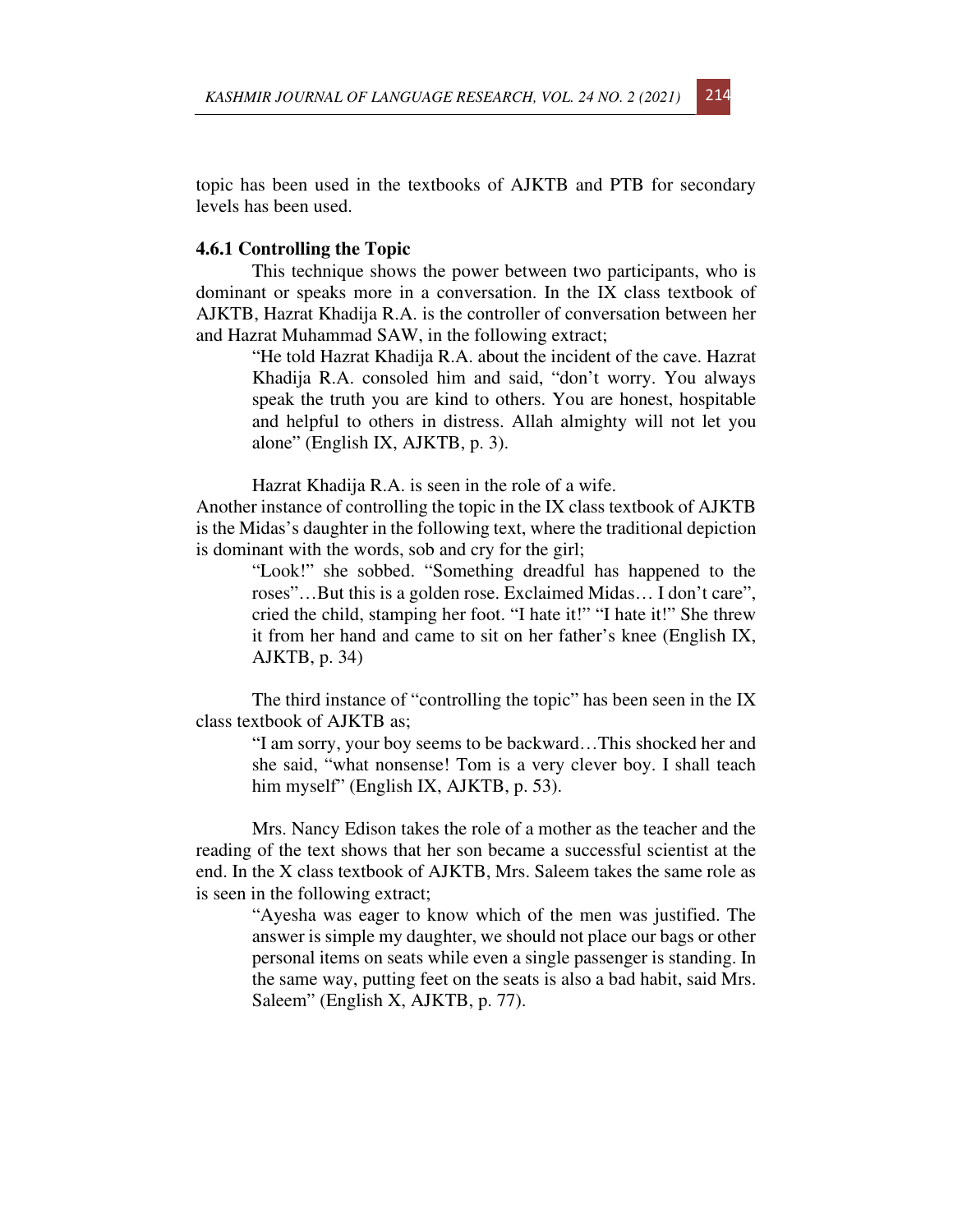In the IX class textbook of PTB following example shows the technique of controlling the topic;

"Shall we start"? She asks politely. Yes, the students node… "Student 1: I would like to add a bit more to it. Teacher: yes sure"! (English IX, PTB, p. 22)

Miss Ayesha is seen in the role of a teacher allowing the interpretation of the access of girls to carrier opportunities.

The IX class textbook of PTB also highlights the characteristics of bravery and valour of a Hazrat Asma R.A by not answering a man even when she is pressured and the man also slaps her.

"Addressing Hazrat Asma R.A., he demanded "Where is your father?" She politely replied. "How would I know"? (English IX, PTB, p. 34)

#### **5. Results and Discussion**

This study was conducted on English Language Textbooks of AJKTB and PTB for secondary level based on the differences in representing women in a preliminary reading using three dimensional model of CDA. The emphasis was to find out the standards of "values and attributes" and "diversity and equality" present in each textbook. When analyzed, AJKTB textbooks revealed the presence of values and attributes with the characteristics as piety, nobility, modesty, purity, wealth, determination, strength, courage, the ability to defend their rights and fight for the rights of other women. The role of a helper reflecting generosity and openheartedness, the role of a narrator, "the first woman to accept Islam", "the first lady", and "Tahira" (the pure one) are some of the titles and attributes positively representing the women in AJKTB. There is also a list of awards and honours for Begum Ra'ana Liaquat Ali that also contributes to positive women representation in highlighting the values and attributes. The list includes the titles as "Jane Adam,s Medal (1950), Woman of Achievement medal (1950), Mother of Pakistan (1950), Nishan e Imtiaz (1959), Grand Cross of Orange Nassau (the Netherlands, 1961), International Gimbel award for service to humanity (1961 – 1962), Women of the world (chosen by the Turkish women Association, 1965), Vavaliera di Gran Croce" (Italy, 1966). These attributes break the stereotypes in representing the values and attributed for women as previously, the females in the textbooks were seen as coward, soft, polite and silly, while strength, courage, and determination were the characteristics a woman was always deprived of (Hameed, 2012). In AJKTB textbooks with a vast positivity the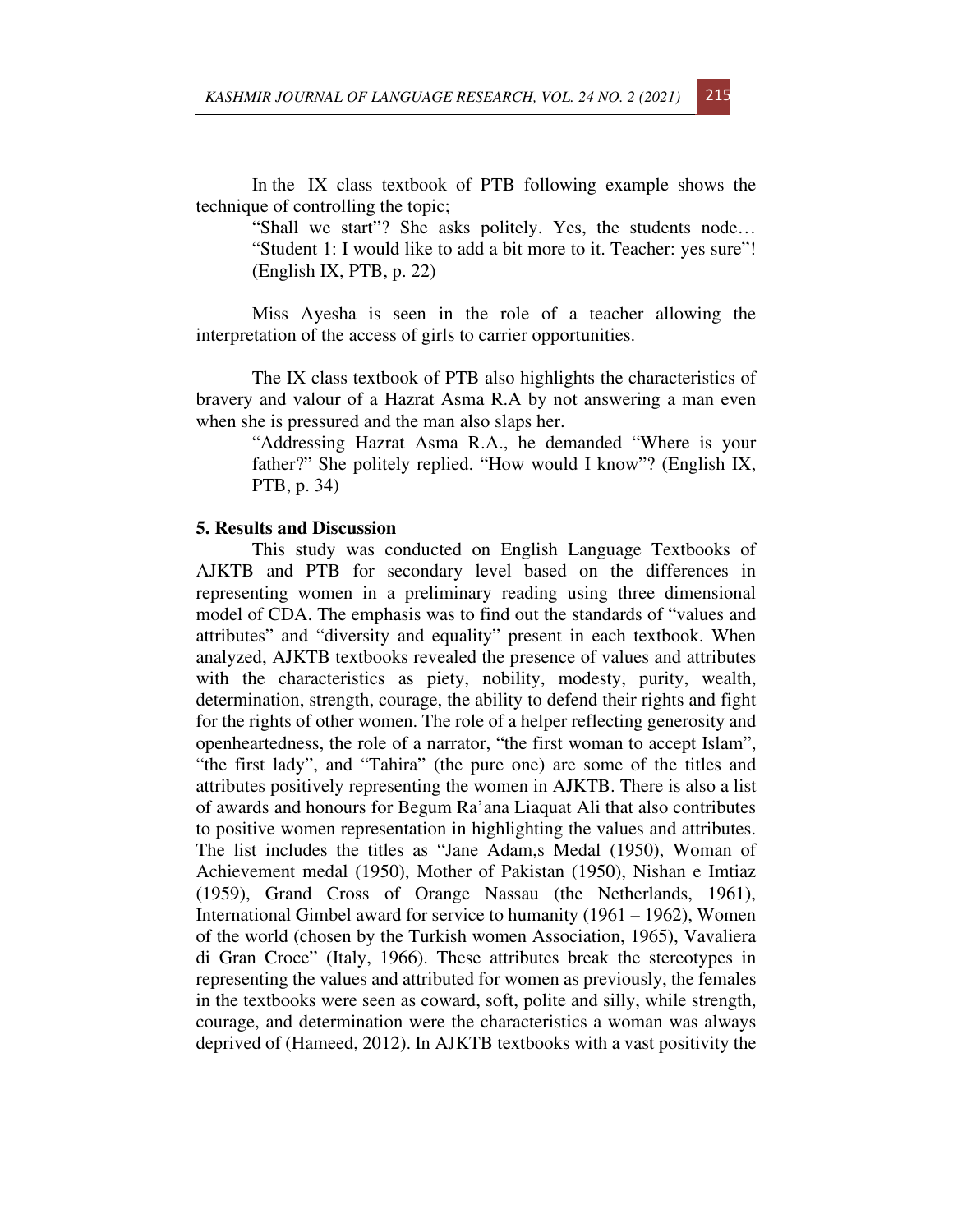one traditional attribute is also highlighted as "little", which is called the feminine attribute (Jabeen et al., 2014). On the other hand, the analysis of PTB textbooks show the "values and attributes" as favorite, polite, generous, openhearted, steadfast, strong and wise. The first four attributes have been called the stereotypical female characteristics (Hameed, 2012) while the last three are absent in the previous researches (Hameed, 2012). The determined nature of woman as a positive role and the emotional nature of women as stereotypical role are also found out during the analysis. The title of Zaat-un-Nataqin also highlights positivity. The absolute negativity is promoted through the values of a thief and a strict sister in the X class textbook of PTB.

"Diversity and equality" was explored first in terms of names as marker of individual identity. In the IX class textbook of AJKTB 6, in the X class textbook of AJKTB 11, and in the IX class textbook of PTB 4 female characters are named. Women identity in terms of name is denied in PTB Textbook for grade X as there is no named female character in this textbook.

"Diversity and equality" also explored the rights for female characters in the textbooks. The AJKTB textbooks include the rights as; to live, honor, to possess and to control money and assets, to trade, to be a part of national development, to get education, to get into the politics, to join any of the firm or organization, to form these organizations, to work as ambassadors and governors, to work for the betterment of other women, to join a vast range of professions according to their will. On the other hand, PTB textbooks do not mention any right of women explicitly. However, after the close analysis of textual features some rights can be presupposed including, ownership of money by women, inheritance right, the right to have education and career. The rights of women have been completely neglected in the X class textbook of PTB.

"Diversity and equality" also shows the women in different domains. AJKTB includes the professional representation of women in business, politics (national progress) and education, medicine, engineering banking, teaching, writing, poetry, farming, labour, art and welcomes women as ambassadors, diplomats, feminists and social workers which lies in opposition of Durrani's (2008) findings which define home as the ultimate space for women in the textbooks. Moreover as opposed to the previous researches (Emerson, 2018; Dawar & Anand, 2017; Ullah et al., 2014; Jabeen et al., 2014; Mattu & Hussain, 2013), the female characters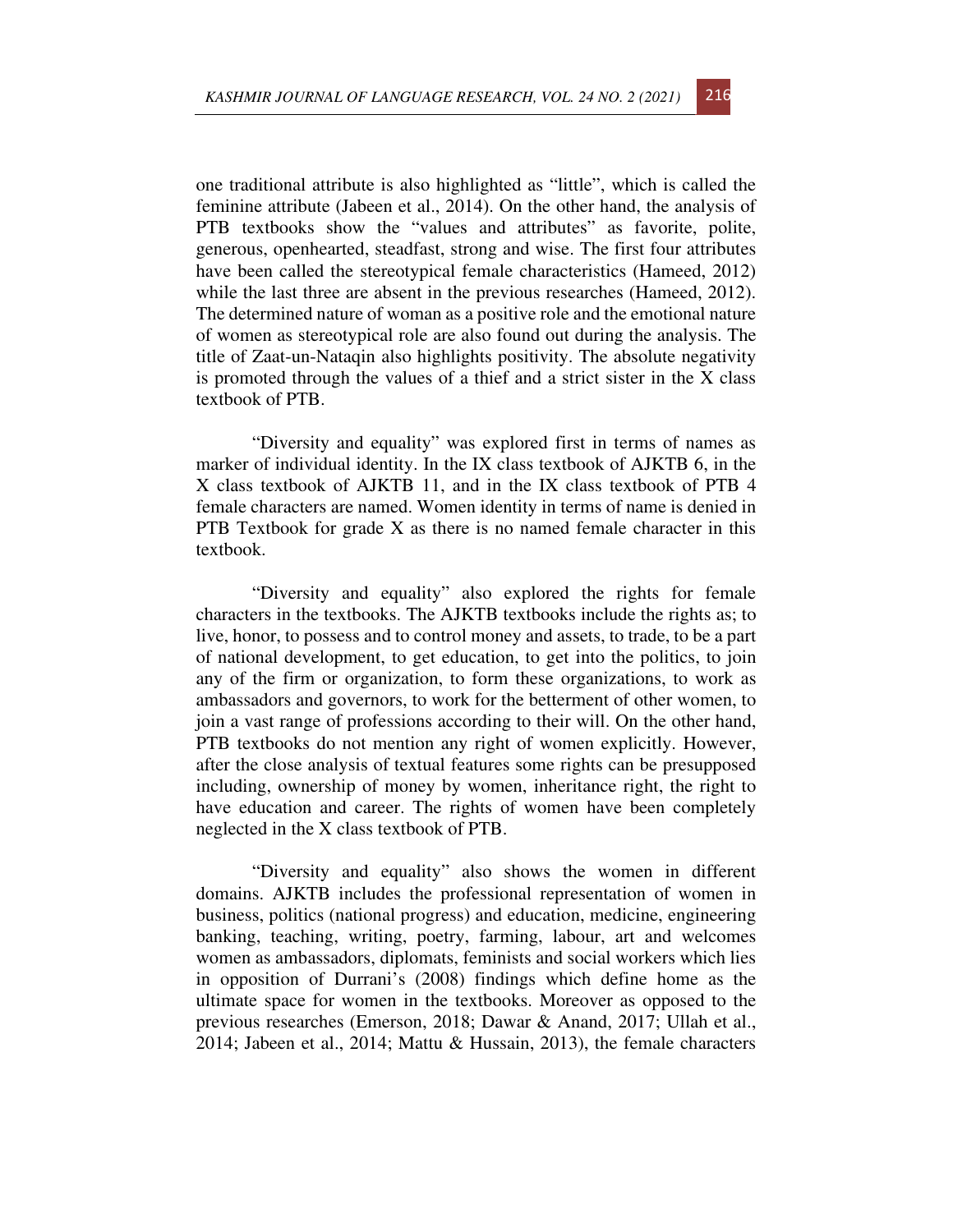from Muslim and Pakistan history are also shown positively. The PTB textbooks allow only the teaching and nursing professions for women which are also called feminine professions in previous researchers (Agha et al., 2018; Ullah & Skelton, 2013). The X class textbook of PTB negates the presence of women in any professional domain.

The "Diversity and equality" also highlights the traditional domains to show the ratio of positivity. The traditional activity in AJKTB is packing the luggage which includes the father, mother, sister and brother together and is not defined as women's duty only. However, the traditional roles in PTB textbook is cooking associated with women (Ullah et al., 2014; Jabeen et al., 2014; Jabeen & Ilyas, 2013). Besides traditional activities, the women are also seen in traditional roles, such as in AJKTB Hazrat Khadija R.A. consoles her husband, Mrs. Nancy Edison and Mrs. Saleem are the teachers of their children. No such role is seen in PTB textbooks.

The "Diversity and equality" also points to the negativity promoted in the textbooks. No negativity is seen in AJKTB textbooks. The PTB textbooks however, promoted negative vales as gender-based violence, the rigidity and the stealer.

# **6. Conclusion**

This study explored the women representation in English textbooks of AJKTB and PTB for secondary level, based on the standards of values and attributes and diversity and equality marked in NCEL (2006), which aim to incorporate the societal standards and values of an individual in the contents of the textbooks. The results demonstrate that AJKTB textbooks consider women empowerment and allow female space in the textbooks in terms of values and attributes and diversity and equality. The stereotypical ratio is less, and no negative vales are promoted. On the other hand, the content of PTB textbooks is not only less in ratio but also represents more traditional and negative values, neglecting their rights or space. This study stipulates the revision of the textbooks with the inclusion of the values marked in NCEL so that the textbooks may truly represent the standards of NCEL (2006).

## **7. Recommendations and Suggestions**

• The textbook of class X of PTB does not include any right of women. The revision of the textbooks with the inclusion of female rights is highly recommended.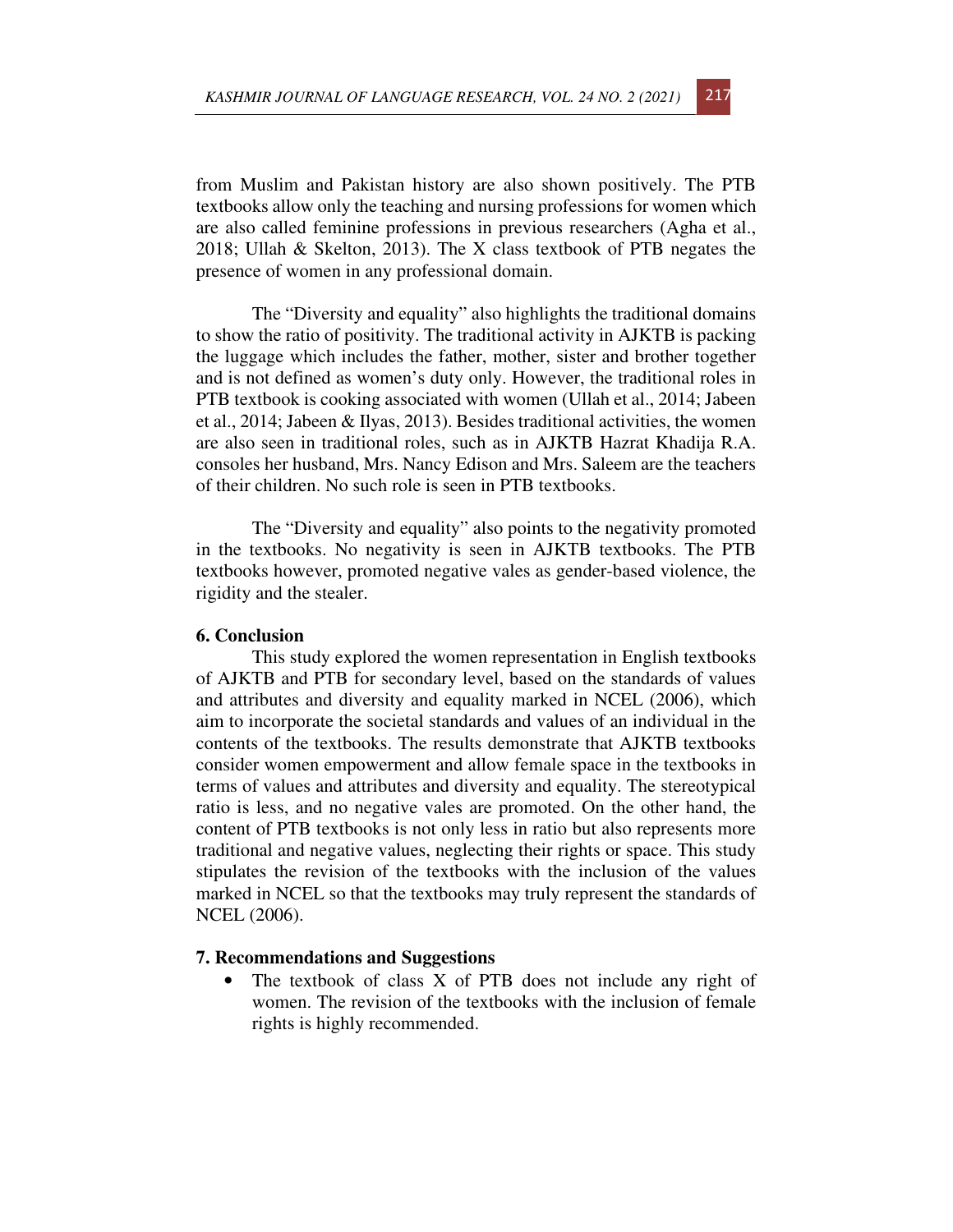- NCRC can perform its role by actively reviewing the textbooks of both textbook boards.
- The other researchers may also expand sample size.

# **References**

- Abbas, T., Abrar, M., Saleem, R., & Iqbal, A. (2016). What Leads to Success for Women Entrepreneurs? An Empirical Study of Southern Punjab in Pakistan. *Academic Research International*, 7(5), 120- 130. Retrieved from http://www.savap.org.pk/journals/ARInt./Vol.7(5)/2016(7.5- 12).pdf
- Agha, N., Syed, G. K., & Mirani, D. L. (2018). Exploring the Representation of Gender and Identity: Patriarchal and Citizenship Perspectives from the Primary Level Sindhi Textbooks in Pakistan. *Women's Studies International Forum*, *66*(2018), 17-24. Retrieved from http://isiarticles.com/bundles/Article/pre/pdf/130174.pdf
- Akincioglu, M. (2012). Critical Approach to Textbook Analysis: Critical Discourse Analysis (CDA) of two EAP Textbooks (MLitt ELT thesis at University of St. Andrews). Retrieved from https://www.academia.edu/2582300/Mustafa\_Akincioglu\_- \_A\_Critical\_Approach\_to\_Textbook\_Analysis\_Critical\_Discourse

\_Analysis\_CDA\_of\_two\_EAP\_Textbooks Aoumeur, H. (2014). Gender Representations in Three School Textbooks:

A Feminist Critical Discourse Analysis. *International Journal of Research in Humanities, Arts and Literature*, 2(9), 13-21. Retrieved from

http://citeseerx.ist.psu.edu/viewdoc/download;jsessionid=4F30CE8 8C7A86CB7B0589EAF51ECB7D2?doi=10.1.1.685.9556&rep=re p1&type=pdf

Bhattacharya, S. (2014). Status of Women in Pakistan. *Journal of the Research Society of Pakistan J.R.S.P.,* 51(1), 179-211. Retrieved from

http://pu.edu.pk/images/journal/history/PDF-FILES/7v51\_No1\_14.pdf

- Blumberg, R. L. (2009). The Invisible obstacle to educational equality: gender bias in textbooks. *Prospects*, *38*(3), 345-361. Retrieved from https://www.researchgate.net/publication/225554582\_Te\_invisible \_obstacle\_to\_educational\_equality\_Gender\_bias\_in\_textbooks
- Blumberg, R. L. (2015). Eliminating Gender Bias in Textbooks: Pushing for Policy Reforms that Promote Gender Equity in education. *Education for All Global Monitoring Report 2015 Education for All*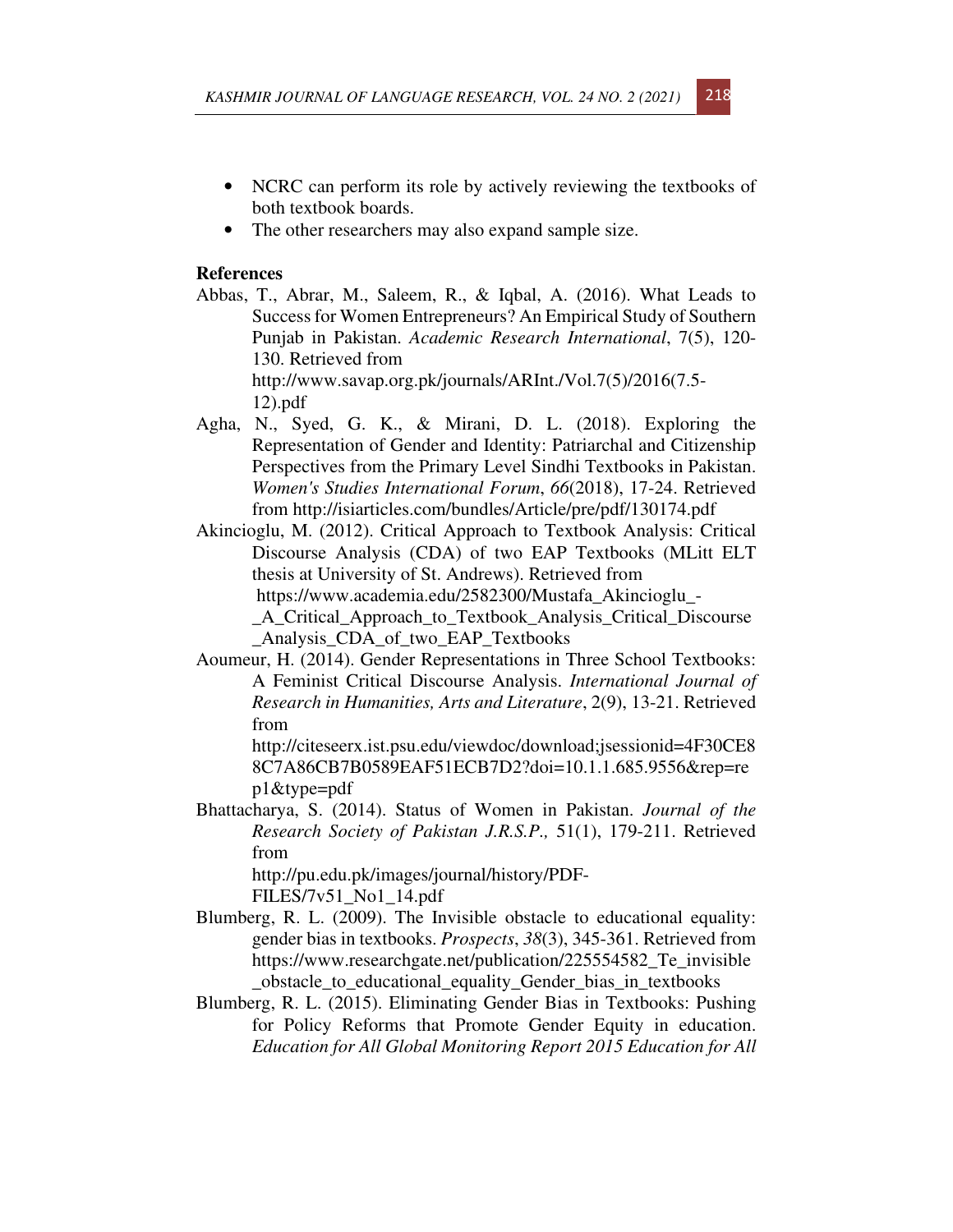*2000-2015: achievements and challenges.* Retrieved from https://www.rosadoc.be/digidocs/dd000659\_2015\_Eliminating\_ge nder\_bias\_in\_textbooks\_policy\_reform.pdf

Chaudhary, I. S., Nosheen, F., & Lodi, M. I. (2012). Women Empowerment in Pakistan with Special Reference to Islamic Viewpoint: An Empirical Study. *Pakistan Journal of Social Sciences (PJSS)*, 32(1), 171-183. Retrieved from

https://www.bzu.edu.pk/PJSS/Vol32No12012/Final\_PJSS-32-1- 13.pdf

Durrani, N. (2008). Schooling the 'other': The Representation of Gender and National Identities in Pakistani Curriculum Texts. *Compare*, 38(5), 595-610. Retrieved from https://www.tandfonline.com/doi/abs/10.1080/0305792080235137 4

Fairclough, N. (1989). Language and Power. Harlow, England: Addison Wesley Longman

Limited.

Fairclough, N. (2003). *Analysing discourse: Textual analysis for social research*. London:

Routledge

Food and Agriculture Organization of the United Nations Economic and Social Perspectives.

(2010, March). *Gender and Land Rights Understanding Complexities; Adjusting* 

*Policies*. Retrieved from http://www.fao.org/3/al059e/al059e00.pdf

Hameed, A. (2012). *A Gender-based Study of English Textbooks Produced by Punjab Textbook Board and Oxford University Press for Elementary Level* (PhD thesis). National University of Modern Languages) Islamabad, Pakistan.

Hamid, M., & Iqbal, S. (2013). Gender Discrimination in the Curriculum of Urdu (Compulsory) at Khyber Pakhtunkhwa: An Analysis*. International Journal of Business and Social Research (IJBSR), 3*(7), 70-77. Retrieved from

https://thejournalofbusiness.org/index.php/site/article/viewFile/261 /257

Hussain, M. N., & Asfar, A. (2009). Language and Gender - Linguistic Analysis of Intermediate English Textbooks in Pakistan. *Language in India. Strength for Today and Bright Hope for Tomorrow,* 10(11), 26-42*.* Retrieved from

https://www.academia.edu/622715/Language\_and\_Gender\_Lingui stic\_Analysis\_of\_Intermediate\_English\_Textbooks\_in\_Pakistan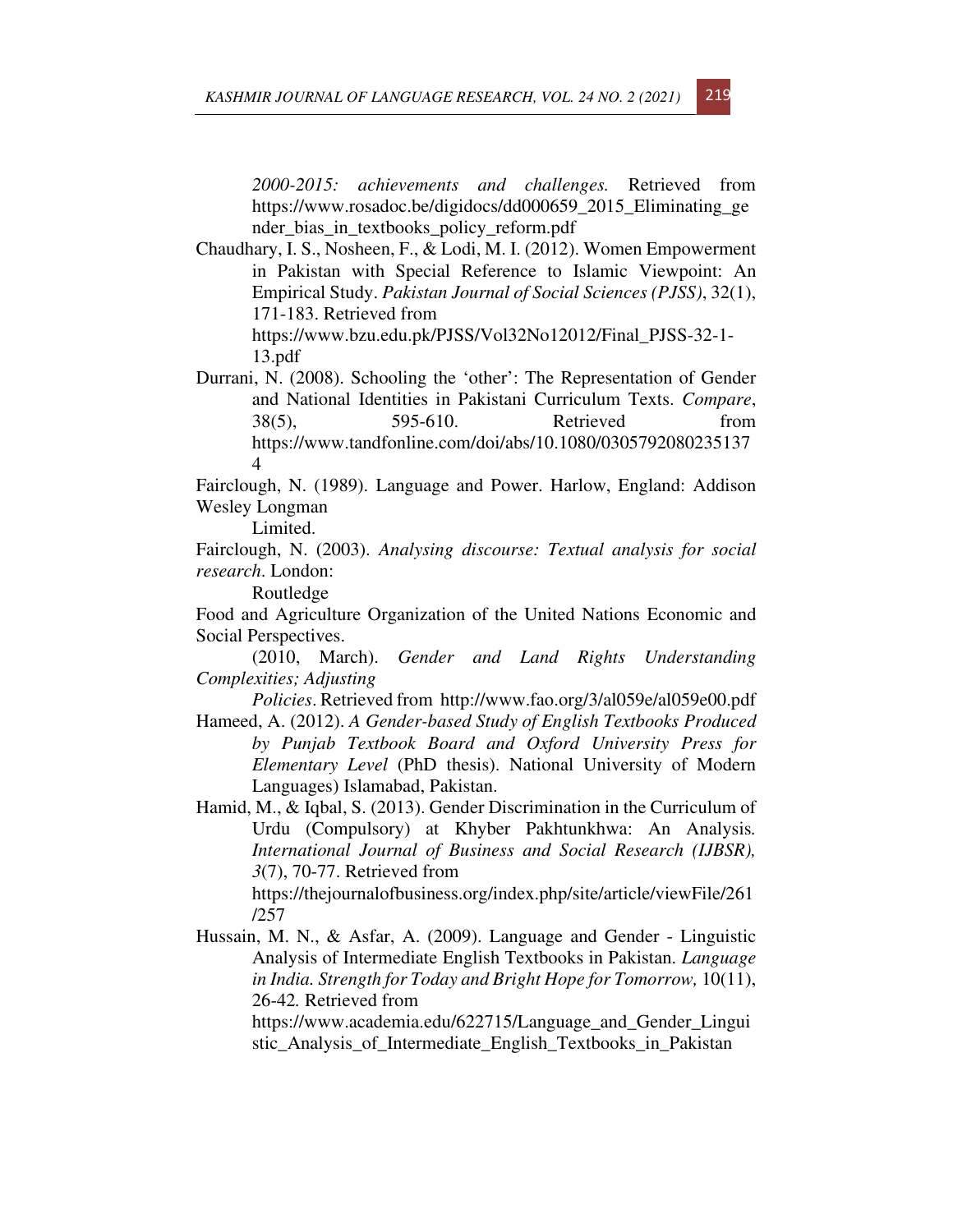- Hussain, Naseer, M., & Asfar, A. (2010). Language and Gender Linguistic Analysis of Intermediate English Textbooks in Pakistan. *Language in India* 10(November) 26-42. Retrieved from https://www.academia.edu/622715/Language\_and\_Gender\_Lingui stic\_Analysis\_of\_Intermediate\_English\_Textbooks\_in\_Pakistan
- Hyder, W. (2018). Pakistan at Bottom in Gender Equality at Work Index. *Pakistan Today*. Retrieved from https://www.pakistantoday.com.pk/2018/04/25/pakistan-at-bottomin-gender-equality-at-work-index/
- Islam, K. M. M., & Asadullah, M. N. (2016). Gender Stereotypes and Education: A Multi-Country Content Analysis Study of Secondary School Textbooks. *Thinking Gender Papers*, 2016. Retrieved from https://escholarship.org/uc/item/38r9r094
- Islam, K. M. M., & Asadullah, M. N. (2018). Gender stereotypes and education: A comparative content analysis of Malaysian, Indonesian, Pakistani and Bangladeshi School Textbooks. *PLOSONE, 13*(1). Retrieved from https://www.ncbi.nlm.nih.gov/pmc/articles/PMC5774688/
- Jabeen, S., & Ilyas, A. (2012). Gender Role Modeling in Textbooks: Case Study of Urdu Textbooks of Sindh Province. *Pakistan Journal of Women's Studies: Alam-e-Niswan, 19*(1), 75-93. Retrieved from https://www.academia.edu/5799618/GENDER\_ROLE\_MODELLI NG\_IN\_TEXTBOOKS\_CASE\_STUDY\_OF\_URDU\_TEXTBOO KS OF SINDH PROVINCE
- Jabeen, S., Chaudhary, A. Q., & Omar, S. (2014). Gender Discrimination in Curriculum: A Reflection from Punjab Textbook Board. *Bulletin of Education and Research,* 36(1), 55-77. Retrieved from http://www.pu.edu.pk/images/journal/ier/PDFFILES/4\_Jabeen,%2 0Qayyum%20&%20Omar\_V36-no1-2014.pdf
- Khurshid, K., Gillani, I. G., & Hashmi, M, A. (2010). A Study of the Representation of Female Image in the Textbooks of English and Urdu at Secondary School Level*. Pakistan Journal of Social Sciences (PJSS)*, *30*(2), 425-437. https://www.researchgate.net/publication/265973944 A Study of \_the\_Representation\_of\_Female\_Image\_in\_the\_Textbooks\_of\_En glish\_and\_Urdu\_at\_Secondary\_School\_Level
- Lund, A. A. (2019, January 14). Gender discrimination in Pakistan. *Daily Times.* Retrieved from https://dailytimes.com.pk/343842/genderdiscrimination-in-pakistan-3/
- Mahmood, M. (2010). Textbook Evaluation in Pakistan: Issue of Conformity to the National Curriculum Guidelines. Bulletin of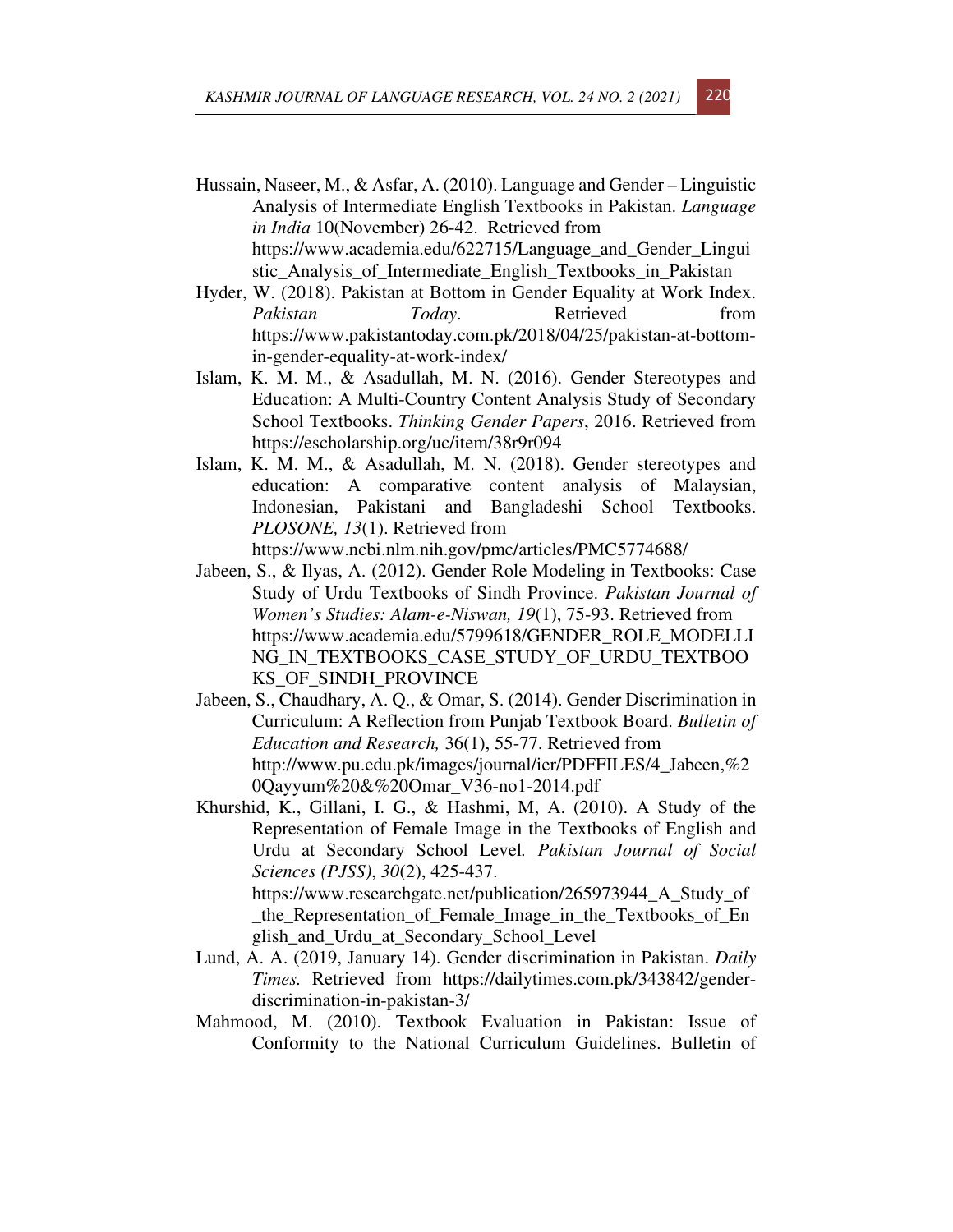Education and Research, *32*(1), 15-36. Retrieved from http://pu.edu.pk/images/journal/pesr/PDF-FILES/2- Textbook\_Evaluation-Amended\_14-7-2010.pdf

Masud, H. (2017, September 28). Curriculum, Textbooks and Gender Stereotypes: The case of Pakistan. *Worlds of Education*. Retrieved from

https://worldsofeducation.org/en/woe\_homepage/woe\_detail/1540 5/curriculum-textbooks-and-gender-stereotypes-the-case-ofpakistan

Mattu, A., & Hussain, N. (2003). Gender Biases and Stereotypes in School Texts. Sustainable Development Policy Institute, Islamabad (91- 98). Retrieved from https://www.hurights.or.jp/pub/hreas/7/11GenderBias.pdf

Mirza, M. (2004). Gender Analysis of School Curriculum and Text Books. *UNESCO*. Retrieved from http://unesco.org.pk/education/documents/publications/Gender%20

Analysis%20of%20School%20Curriculum%20and%20Text%20B ooks.pdf [Accessed 4 Jan. 2018].

Ministry of Education, Government of Pakistan (2006). National *curriculum Framework of Pakistan.* Retrieved from http://bisep.com.pk/downloads/curriculum/Grades-I-

XII/pk\_al\_eng\_2006\_eng.pdf

- National Assembly of Pakistan (1973). *The Constitution of the Islamic Republic of Pakistan*. Retrieved from http://www.na.gov.pk/uploads/documents/1333523681\_951.pdf
- Pakistan ranked fourth worst country for women: Report (2017, November 29). *Pakistan Today.* Retrieved from https://www.pakistantoday.com.pk/2017/11/29/pakistan-rankedfourth-worst-country-for-women-report/
- Rafiq, T., & Kanwal, I. (2016). Representation of Females in Grammar Books – A Critical Discourse Analysis of Wren & Martin's High School English Grammar*. Pakistan Journal of Contemporary Sciences,* 1(1), 93-108. Retrieved from

http://pjcs.com.pk/adminSide/uploadPapers/72a32.pdf

- Razmjoo, S. A., & Jozaghi, Z. (2010). The Representation of multiple intelligences types in the Top-Notch series: A textbook evaluation. *Journal of Pan-Pacific Association of Applied Linguistics*, *14*(2), 59-84. Retrieved from https://files.eric.ed.gov/fulltext/EJ920521.pdf
- Sadkar, Zittleman, k., Early, P., McCormick, K., Strawn, C., & Preston, J. (2007). The Treatment of Gender Equity in Teacher Education. In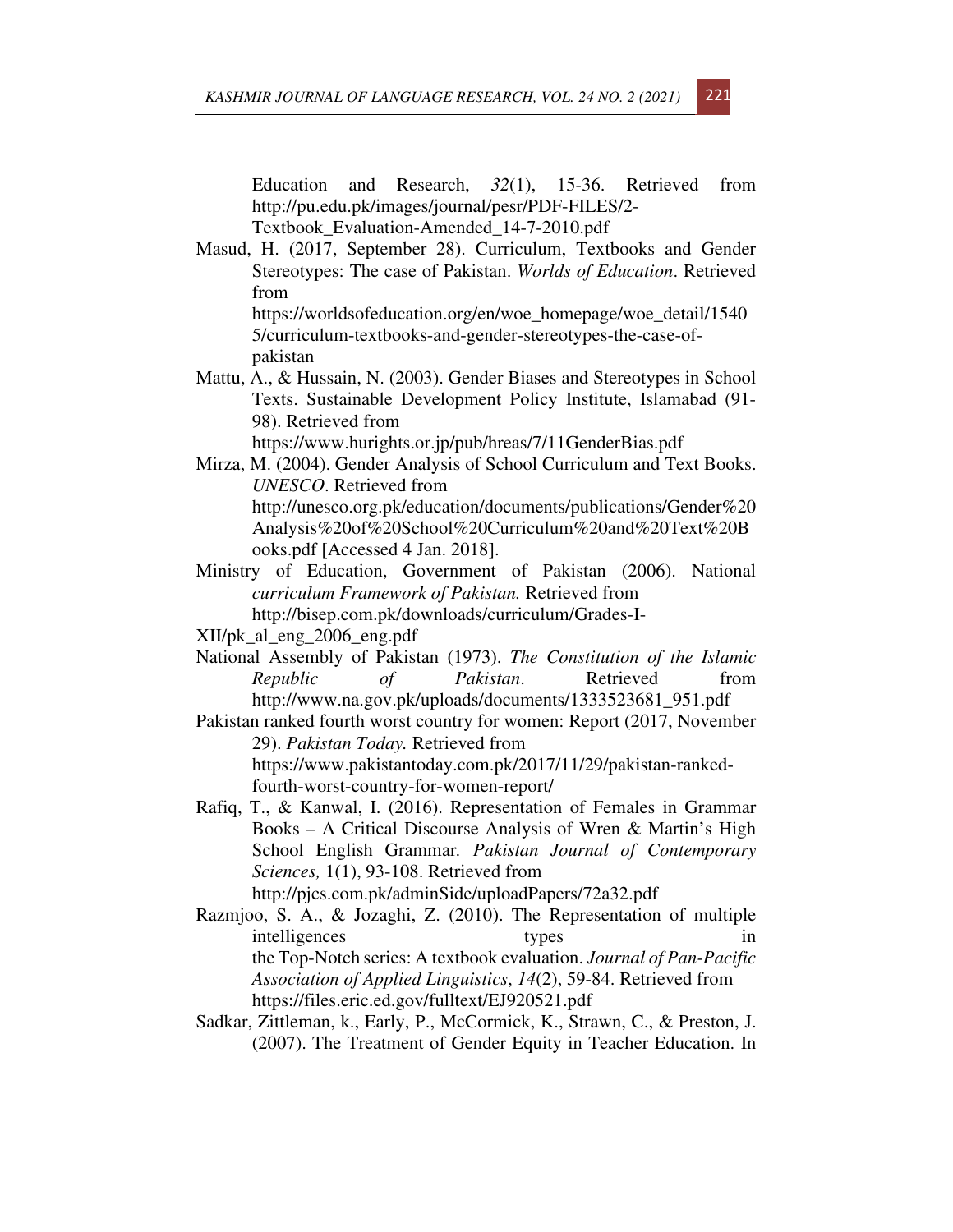Susan S. Klein et al (Eds.). *Handbook for achieving gender equity through education*. New Jersey: Lawrence Erlbaum Associates.

- Shah, S. F. (2012). An Investigation into the Alignment between the Government's Dictated English Language Curriculum and the Textbook Mediated Classroom Practices at the Secondary Level in Pakistan (Master's thesis, Nottingham Trent University). Retrieved from http://irep.ntu.ac.uk/id/eprint/292/1/211220\_Saira.Shah-2012.pdf
- Shah, S. W. A., & Pathan, H. (2016). Representation of Western Culture in O' level English Language Textbooks. *ELF Annual Research Journal*, *18*(2016), 23-42. Retrieved from

http://elf.salu.edu.pk/sites/default/files/journals/ELF-Vol-18- 2016/02Paper.pdf

- Shahrokhi, M. (2015). A Critical Discourse Analysis of ELT Materials in Gender Representation: A Comparison of Summit and Top Notch. *English Language Teaching* 8(1), 121-133. Retrieved from http://www.ccsenet.org/journal/index.php/elt/article/view/43433
- Ullah, H., & Skelton, C. (2013). Gender Representation in the Public Sector Schools Textbooks of Pakistan." *Educational Studies* 39(2), 183-194. Retrieved from https://www.tandfonline.com/doi/abs/10.1080/03055698.2012.702 892?src=recsys&journalCode=ceds20
- Ullah, H., Ali, J., & Naz, A. (2014). Gender Representation in Children's Books: A Critical Review of Empirical Studies. *World Applied Sciences Journal*, 29(1):134-141. Retrieved from https://www.researchgate.net/publication/289484251\_Gender\_repr esentation\_in\_children's\_books\_A\_critical\_review\_of\_empirical\_s tudies
- Ullah, H., & Haque, H. (2016). The Representation of Boys' and Girls' Activities in School Textbooks. *FWU Journal of Social Sciences,* 1(1), 81-87. Retrieved from http://www.sbbwu.edu.pk/journal/Summmer%202016%20Vol.10. No.1/10%20The%20representation%20of%20byes%20and%20gil es%20activities.pdf
- Ullah, H., Abdullah, F., Ahmad, A., & Ali, R. (2018). GENDER REPRESENTATION IN MATHEMATICS TEXTBOOKS IN AZAD JAMMU & KASHMIR*. International Journal of Innovation in Teaching and Learning (IJITL,* 3(2), 1-17. Retrieved from https://www.researchgate.net/publication/328828295\_GENDER\_R EPRESENTATION\_IN\_MATHEMATICS\_TEXTBOOKS\_IN\_A